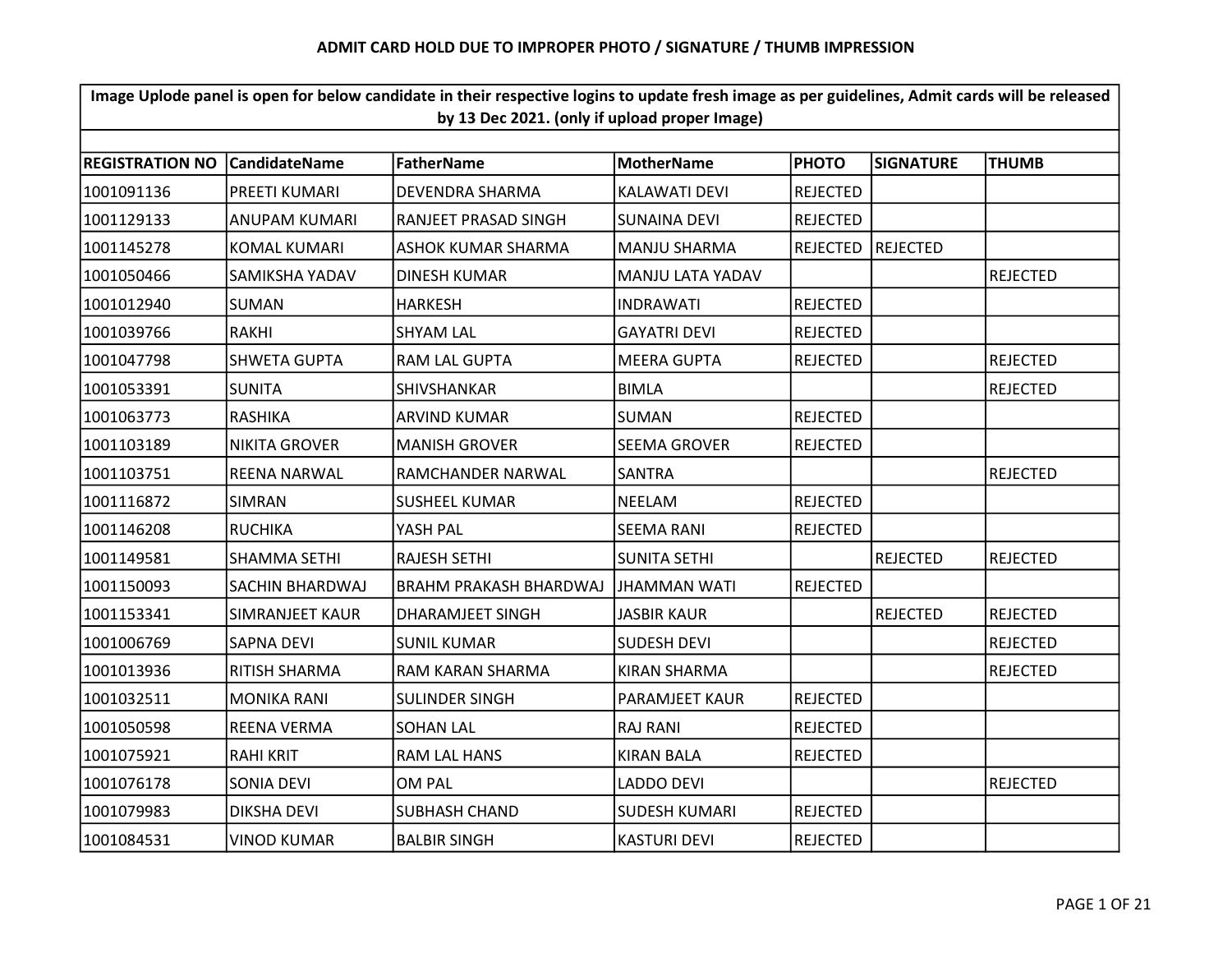| Image Uplode panel is open for below candidate in their respective logins to update fresh image as per guidelines, Admit cards will be released<br>by 13 Dec 2021. (only if upload proper Image) |                       |                            |                       |                 |                  |                 |  |  |  |
|--------------------------------------------------------------------------------------------------------------------------------------------------------------------------------------------------|-----------------------|----------------------------|-----------------------|-----------------|------------------|-----------------|--|--|--|
|                                                                                                                                                                                                  |                       |                            |                       |                 |                  |                 |  |  |  |
| <b>REGISTRATION NO</b>                                                                                                                                                                           | <b>CandidateName</b>  | <b>FatherName</b>          | <b>MotherName</b>     | <b>PHOTO</b>    | <b>SIGNATURE</b> | <b>THUMB</b>    |  |  |  |
| 1001097010                                                                                                                                                                                       | <b>SARVPREET KAUR</b> | <b>JAI SINGH</b>           | <b>BHUPINDER KAUR</b> |                 | <b>REJECTED</b>  |                 |  |  |  |
| 1001102682                                                                                                                                                                                       | <b>NIHRI DEVI</b>     | <b>SURINDER</b>            | <b>SURENDER</b>       | <b>REJECTED</b> |                  |                 |  |  |  |
| 1001104700                                                                                                                                                                                       | NIDHI DHIMAN          | SUDESH KUMAR DHIMAN        | <b>DEEPA RANI</b>     | <b>REJECTED</b> |                  |                 |  |  |  |
| 1001136027                                                                                                                                                                                       | SABNAM                | <b>TEJ PAL</b>             | RAJ BALA              | <b>REJECTED</b> |                  |                 |  |  |  |
| 1001144751                                                                                                                                                                                       | <b>MEENAKSHI</b>      | <b>SOHAN LAL</b>           | SHEELA DEVI           | <b>REJECTED</b> |                  |                 |  |  |  |
| 1001004966                                                                                                                                                                                       | <b>SHANTA RANI</b>    | <b>RAMPAL SINGH</b>        | <b>KAMLA DEVI</b>     | <b>REJECTED</b> |                  |                 |  |  |  |
| 1001028049                                                                                                                                                                                       | <b>MONIKA</b>         | <b>NEKIRAM</b>             | <b>SAVITRI DEVI</b>   |                 |                  | <b>REJECTED</b> |  |  |  |
| 1001029767                                                                                                                                                                                       | BABLI                 | <b>SHISHPAL</b>            | <b>MAYA KAUR</b>      | <b>REJECTED</b> |                  |                 |  |  |  |
| 1001063300                                                                                                                                                                                       | <b>RAM BHATERI</b>    | LAKHI RAM                  | <b>BHARPAI DEVI</b>   | <b>REJECTED</b> |                  |                 |  |  |  |
| 1001066875                                                                                                                                                                                       | <b>MANISHA KUMARI</b> | RADHESHYAM                 | <b>SAVITA</b>         | <b>REJECTED</b> |                  |                 |  |  |  |
| 1001068539                                                                                                                                                                                       | <b>BAJRANG</b>        | DHARMPAL SINGH             | URMILA                |                 | <b>REJECTED</b>  |                 |  |  |  |
| 1001072538                                                                                                                                                                                       | <b>VIKRAM</b>         | <b>SOMBIR SINGH</b>        | <b>MAYA KAUR</b>      | <b>REJECTED</b> |                  |                 |  |  |  |
| 1001077859                                                                                                                                                                                       | <b>MONIKA</b>         | <b>JAGDISH</b>             | <b>JAGMANTI</b>       | <b>REJECTED</b> |                  | <b>REJECTED</b> |  |  |  |
| 1001078759                                                                                                                                                                                       | PRIYANKA              | <b>MAHENDER SINGH</b>      | <b>BIMLA DEVI</b>     | <b>REJECTED</b> |                  |                 |  |  |  |
| 1001091165                                                                                                                                                                                       | SATISH KUMAR          | <b>INDER SINGH</b>         | <b>MUKHTYARI</b>      |                 |                  | <b>REJECTED</b> |  |  |  |
| 1001094719                                                                                                                                                                                       | <b>BIJENDER KUMAR</b> | <b>DHARAM PAL</b>          | <b>SANTOSH</b>        | <b>REJECTED</b> |                  |                 |  |  |  |
| 1001099513                                                                                                                                                                                       | NIDHI MATHPAL         | <b>BAL KRISHAN MATHPAL</b> | <b>MADHAVI DEVI</b>   | <b>REJECTED</b> |                  |                 |  |  |  |
| 1001113054                                                                                                                                                                                       | ANITA KUMARI          | BRAHMANAND                 | <b>NIRMALA</b>        |                 | <b>REJECTED</b>  | <b>REJECTED</b> |  |  |  |
| 1001124934                                                                                                                                                                                       | <b>MAMTA</b>          | <b>UMED SINGH</b>          | <b>GUDDI DEVI</b>     |                 |                  | <b>REJECTED</b> |  |  |  |
| 1001125066                                                                                                                                                                                       | <b>RAMESH KUMAR</b>   | <b>SHISH RAM</b>           | <b>SURESH DEVI</b>    |                 |                  | <b>REJECTED</b> |  |  |  |
| 1001126730                                                                                                                                                                                       | RAHUL                 | HUKAM CHAND KAUSHIK        | <b>SHAKUNTLA</b>      | <b>REJECTED</b> |                  |                 |  |  |  |
| 1001129222                                                                                                                                                                                       | KAUSHILYA             | RAMESH KUMAR               | SHAKUNTALA            | <b>REJECTED</b> |                  |                 |  |  |  |
| 1001129489                                                                                                                                                                                       | <b>PREETI</b>         | SANTURAM                   | <b>SARLA DEVI</b>     | <b>REJECTED</b> |                  | <b>REJECTED</b> |  |  |  |
| 1001132128                                                                                                                                                                                       | PRIYANKA DEVI         | <b>SATBIR SINGH</b>        | <b>KRISHNA DEVI</b>   | <b>REJECTED</b> |                  |                 |  |  |  |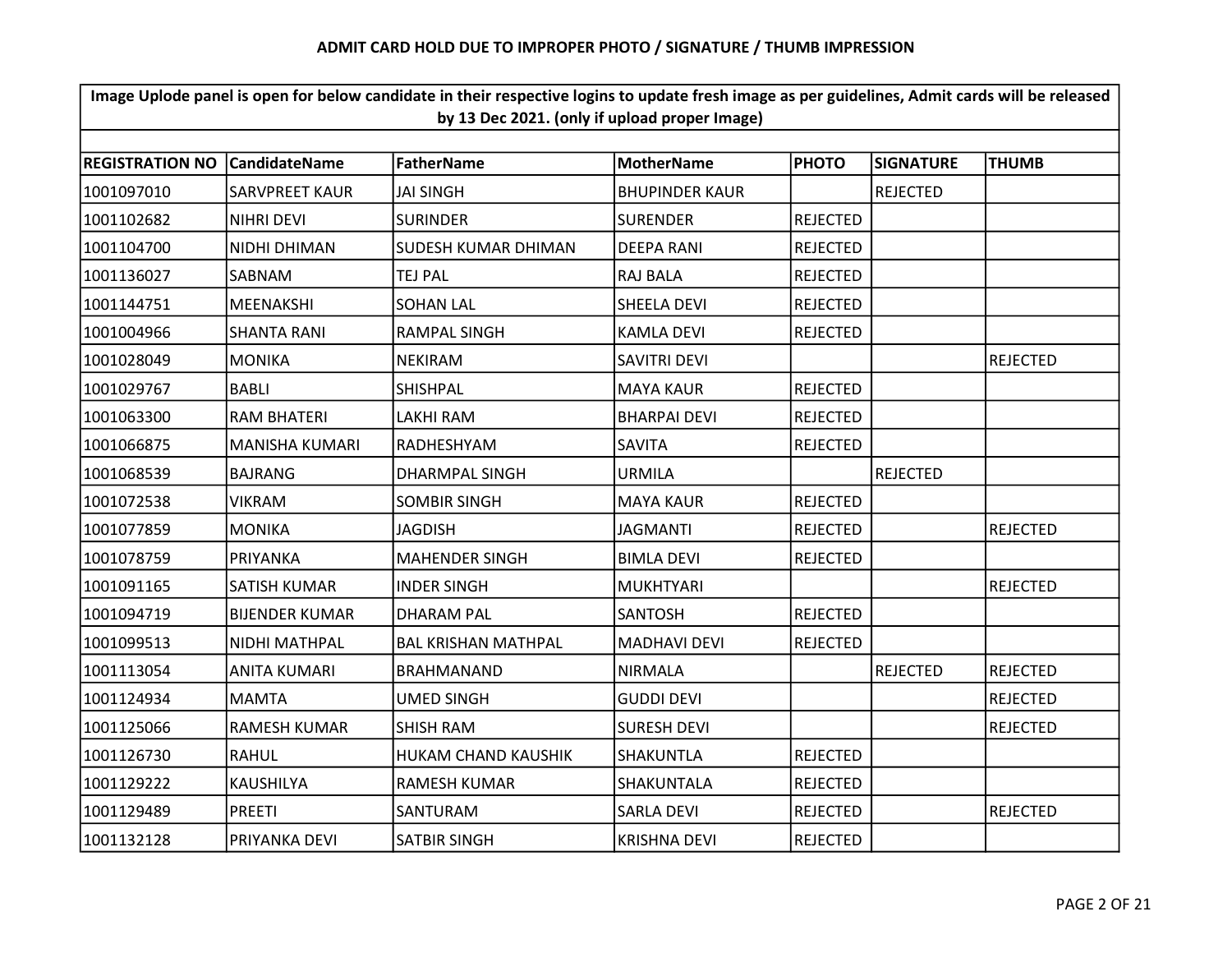| Image Uplode panel is open for below candidate in their respective logins to update fresh image as per guidelines, Admit cards will be released<br>by 13 Dec 2021. (only if upload proper Image) |                        |                      |                     |                 |                 |                 |  |  |
|--------------------------------------------------------------------------------------------------------------------------------------------------------------------------------------------------|------------------------|----------------------|---------------------|-----------------|-----------------|-----------------|--|--|
|                                                                                                                                                                                                  |                        |                      |                     |                 |                 |                 |  |  |
| 1001138870                                                                                                                                                                                       | <b>KULWANT</b>         | <b>DALBIR SINGH</b>  | <b>BHATERI</b>      | <b>REJECTED</b> |                 |                 |  |  |
| 1001141102                                                                                                                                                                                       | PRIYANKA               | <b>VIJENDER</b>      | <b>SUNITA</b>       | <b>REJECTED</b> |                 |                 |  |  |
| 1001149434                                                                                                                                                                                       | <b>AMANDEEP KAUR</b>   | <b>GULJAR SINGH</b>  | PARAMJEET KAUR      | <b>REJECTED</b> |                 |                 |  |  |
| 1001149631                                                                                                                                                                                       | <b>SUKHWANTI</b>       | JAGE RAM             | <b>MEENA KUMARI</b> | <b>REJECTED</b> |                 |                 |  |  |
| 1001150700                                                                                                                                                                                       | <b>MANJEET KUMARI</b>  | PRITHVI SINGH        | <b>SUNITA DEVI</b>  | <b>REJECTED</b> |                 |                 |  |  |
| 1001019371                                                                                                                                                                                       | <b>PREETI SHARMA</b>   | <b>KARAN SINGH</b>   | <b>SUMAN DEVI</b>   | <b>REJECTED</b> |                 |                 |  |  |
| 1001031302                                                                                                                                                                                       | <b>RAVEENA</b>         | ANGAD SINGH PATEL    | <b>ASHA DEVI</b>    | <b>REJECTED</b> |                 |                 |  |  |
| 1001037322                                                                                                                                                                                       | <b>SONIYA</b>          | RAJPAL               | <b>SANTOSH</b>      | <b>REJECTED</b> |                 |                 |  |  |
| 1001041933                                                                                                                                                                                       | POONAM SHARMA          | <b>MOHAN SINGH</b>   | SATYAWATI DEVI      |                 |                 | <b>REJECTED</b> |  |  |
| 1001042554                                                                                                                                                                                       | <b>LALITA KUMARI</b>   | <b>SURESH KUMAR</b>  | CHANDERWATI         | <b>REJECTED</b> |                 |                 |  |  |
| 1001045606                                                                                                                                                                                       | <b>DEEPIKA DESHWAL</b> | <b>SATBIR</b>        | <b>SATBIRI</b>      | <b>REJECTED</b> |                 |                 |  |  |
| 1001052726                                                                                                                                                                                       | <b>NEHA GAUTAM</b>     | OMPRAKASH            | <b>SURAJMUKHI</b>   |                 |                 | <b>REJECTED</b> |  |  |
| 1001064905                                                                                                                                                                                       | <b>NEELAM</b>          | <b>JAIBEER SINGH</b> | <b>BALA DEVI</b>    | <b>REJECTED</b> |                 |                 |  |  |
| 1001079664                                                                                                                                                                                       | <b>KAVITA</b>          | SATPAL SINGH         | <b>KELA DEVI</b>    | <b>REJECTED</b> |                 |                 |  |  |
| 1001087538                                                                                                                                                                                       | <b>MANVEER SHARMA</b>  | <b>KEHRAM</b>        | <b>DARSHAN DEVI</b> | <b>REJECTED</b> |                 |                 |  |  |
| 1001093765                                                                                                                                                                                       | <b>MANJU SHARMA</b>    | SATISH CHAND         | <b>GEETA</b>        | <b>REJECTED</b> |                 |                 |  |  |
| 1001098464                                                                                                                                                                                       | RAJNI BALA             | <b>RATI RAM</b>      | RAM WATI            | <b>REJECTED</b> |                 |                 |  |  |
| 1001126171                                                                                                                                                                                       | SHASHI SISODIA         | <b>MAHAVIR SINGH</b> | <b>RATAN DEVI</b>   | <b>REJECTED</b> | REJECTED        |                 |  |  |
| 1001140897                                                                                                                                                                                       | <b>LAL CHAND</b>       | <b>NIHAL SINGH</b>   | RAMESHWARI          |                 | <b>REJECTED</b> | <b>REJECTED</b> |  |  |
| 1001143946                                                                                                                                                                                       | <b>ROHIT</b>           | <b>TEJPAL SINGH</b>  | <b>MUNNI DEVI</b>   |                 | <b>REJECTED</b> |                 |  |  |
| 1001144722                                                                                                                                                                                       | <b>CHANCHAL</b>        | <b>BABU RAM</b>      | <b>SANTOSH</b>      |                 |                 | <b>REJECTED</b> |  |  |
| 1001023315                                                                                                                                                                                       | <b>SUSHILA DEVI</b>    | <b>RAM SINGH</b>     | <b>KRISHAN DEVI</b> | <b>REJECTED</b> |                 |                 |  |  |
| 1001029914                                                                                                                                                                                       | PIRYANKA               | <b>RAMESH KUMAR</b>  | <b>BIRMATI</b>      | <b>REJECTED</b> | REJECTED        |                 |  |  |
| 1001034934                                                                                                                                                                                       | SANJU                  | <b>RAM KUMAR</b>     | <b>SANTRO DEVI</b>  | <b>REJECTED</b> |                 |                 |  |  |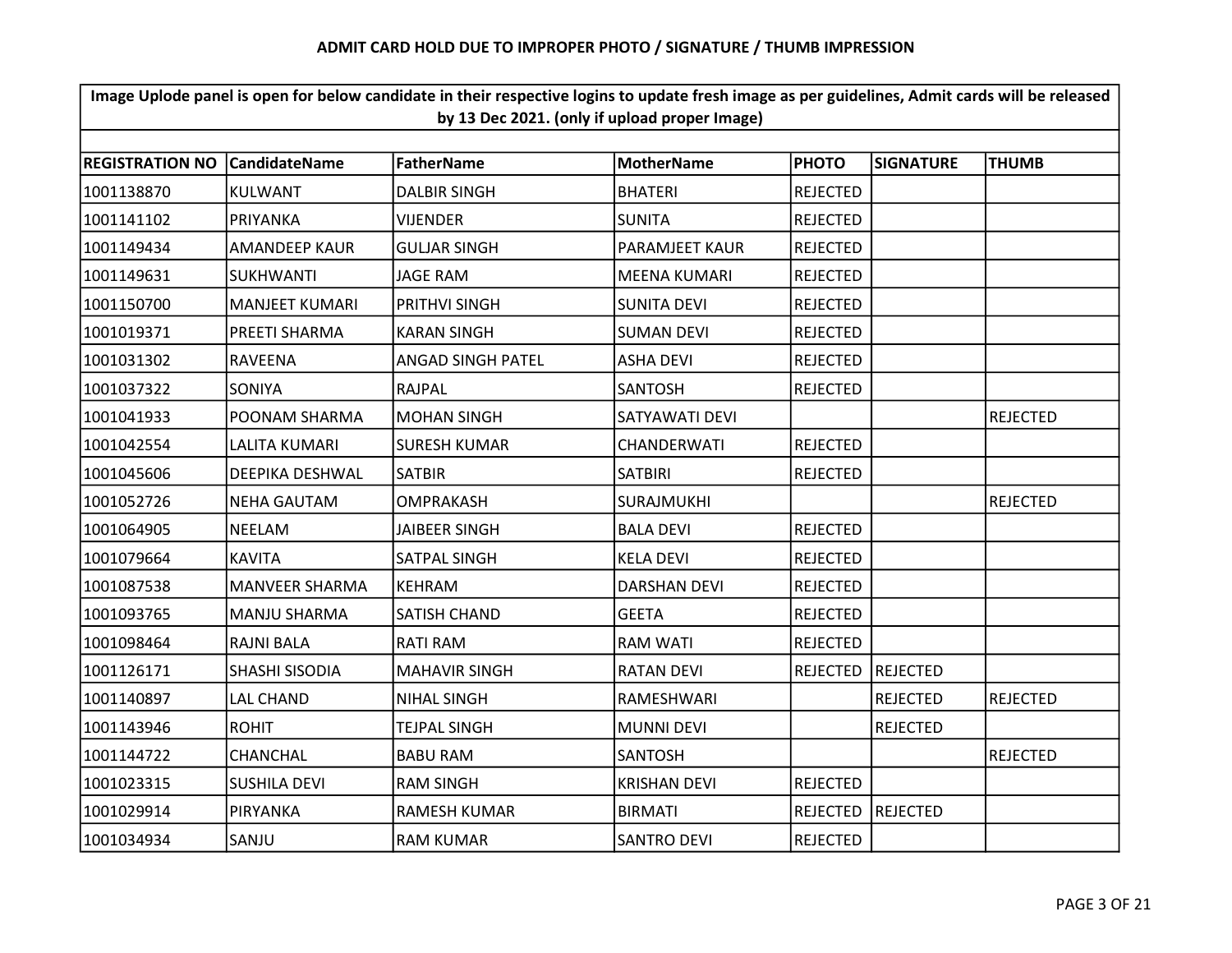| Image Uplode panel is open for below candidate in their respective logins to update fresh image as per guidelines, Admit cards will be released<br>by 13 Dec 2021. (only if upload proper Image) |                       |                        |                       |                 |                  |                 |  |  |  |
|--------------------------------------------------------------------------------------------------------------------------------------------------------------------------------------------------|-----------------------|------------------------|-----------------------|-----------------|------------------|-----------------|--|--|--|
|                                                                                                                                                                                                  |                       |                        |                       |                 |                  |                 |  |  |  |
| <b>REGISTRATION NO</b>                                                                                                                                                                           | <b>CandidateName</b>  | <b>FatherName</b>      | <b>MotherName</b>     | <b>PHOTO</b>    | <b>SIGNATURE</b> | <b>THUMB</b>    |  |  |  |
| 1001041396                                                                                                                                                                                       | <b>REENU</b>          | <b>SATBIR SINGH</b>    | <b>KAMLA DEVI</b>     |                 | <b>REJECTED</b>  | <b>REJECTED</b> |  |  |  |
| 1001045236                                                                                                                                                                                       | <b>HARDISH KAUR</b>   | JARNAIL SINGH          | <b>SHARANJIT KAUR</b> | <b>REJECTED</b> |                  |                 |  |  |  |
| 1001055391                                                                                                                                                                                       | <b>SUKHVIR KAUR</b>   | <b>RAMDEV</b>          | <b>MALKEET KAUR</b>   | <b>REJECTED</b> |                  |                 |  |  |  |
| 1001059817                                                                                                                                                                                       | <b>MANIDER KAUR</b>   | <b>ROOP SINGH</b>      | <b>SURINDER KAUR</b>  | <b>REJECTED</b> |                  |                 |  |  |  |
| 1001077750                                                                                                                                                                                       | <b>KULDIP</b>         | <b>DALBIR SINGH</b>    | <b>SUMITRA DEVI</b>   | <b>REJECTED</b> |                  |                 |  |  |  |
| 1001085563                                                                                                                                                                                       | SONIA                 | <b>AZIT SINGH</b>      | <b>SURESH KUMARI</b>  |                 |                  | <b>REJECTED</b> |  |  |  |
| 1001086521                                                                                                                                                                                       | <b>GEETA RANI</b>     | <b>RANJEET SINGH</b>   | <b>ROSHNI DEVI</b>    | <b>REJECTED</b> |                  |                 |  |  |  |
| 1001092831                                                                                                                                                                                       | <b>BITTU SINGH</b>    | <b>MANGA SINGH</b>     | <b>GURMEL KAUR</b>    | <b>REJECTED</b> |                  |                 |  |  |  |
| 1001103470                                                                                                                                                                                       | <b>PALJEET KAUR</b>   | <b>RAM SINGH</b>       | <b>AMARJEET KAUR</b>  | <b>REJECTED</b> |                  |                 |  |  |  |
| 1001108772                                                                                                                                                                                       | <b>SHALU RANI</b>     | <b>SURENDER KUMAR</b>  | <b>SUNITA RANI</b>    |                 |                  | <b>REJECTED</b> |  |  |  |
| 1001110111                                                                                                                                                                                       | <b>DILAWAR</b>        | <b>MAHENDER SINGH</b>  | <b>ZAMILA DEVI</b>    |                 |                  | <b>REJECTED</b> |  |  |  |
| 1001116583                                                                                                                                                                                       | <b>SUNITA RANI</b>    | <b>DES RAJ</b>         | <b>KOSHLYA BAI</b>    |                 |                  | <b>REJECTED</b> |  |  |  |
| 1001117585                                                                                                                                                                                       | <b>SUSHILA</b>        | SAHIB RAM              | <b>KRISHNA DEVI</b>   | <b>REJECTED</b> |                  |                 |  |  |  |
| 1001124226                                                                                                                                                                                       | PRIYANKA RANI         | PINTA KUMAR            | <b>MANJU RANI</b>     |                 | <b>REJECTED</b>  |                 |  |  |  |
| 1001125189                                                                                                                                                                                       | <b>KIRAN BALA</b>     | <b>MULKH RAJ</b>       | <b>SUNDRI DEVI</b>    | <b>REJECTED</b> |                  |                 |  |  |  |
| 1001126230                                                                                                                                                                                       | <b>NIKITA DEVI</b>    | <b>SANT SINGH</b>      | <b>ROSHNI</b>         |                 | <b>REJECTED</b>  | REJECTED        |  |  |  |
| 1001128839                                                                                                                                                                                       | RAJU RAM              | MANGAT RAM             | <b>SITO BAI</b>       | <b>REJECTED</b> |                  |                 |  |  |  |
| 1001138153                                                                                                                                                                                       | <b>SURENDER KUMAR</b> | RICHHPAL               | <b>MAYA DEVI</b>      | <b>REJECTED</b> |                  |                 |  |  |  |
| 1001153296                                                                                                                                                                                       | <b>TARIF SINGH</b>    | <b>RAJENDER SINGH</b>  | <b>SUSHIL DEVI</b>    | <b>REJECTED</b> |                  | <b>REJECTED</b> |  |  |  |
| 1001006473                                                                                                                                                                                       | SANDHYA VASDEV        | <b>DESH RAJ VASDEV</b> | <b>MONIKA</b>         |                 | <b>REJECTED</b>  |                 |  |  |  |
| 1001026231                                                                                                                                                                                       | <b>SUNDERVATI</b>     | <b>MANGE RAM</b>       | <b>OMVATI</b>         | <b>REJECTED</b> |                  |                 |  |  |  |
| 1001030842                                                                                                                                                                                       | <b>CHETNA</b>         | <b>JAGDISH KUMAR</b>   | <b>SUSHILA DEVI</b>   |                 | <b>REJECTED</b>  |                 |  |  |  |
| 1001035499                                                                                                                                                                                       | <b>RINKI RANI</b>     | <b>JAGDISH CHANDER</b> | <b>SHEELA DEVI</b>    | <b>REJECTED</b> |                  |                 |  |  |  |
| 1001035607                                                                                                                                                                                       | <b>ANJU BALA</b>      | OMPRAKASH              | SHEELA                | <b>REJECTED</b> |                  |                 |  |  |  |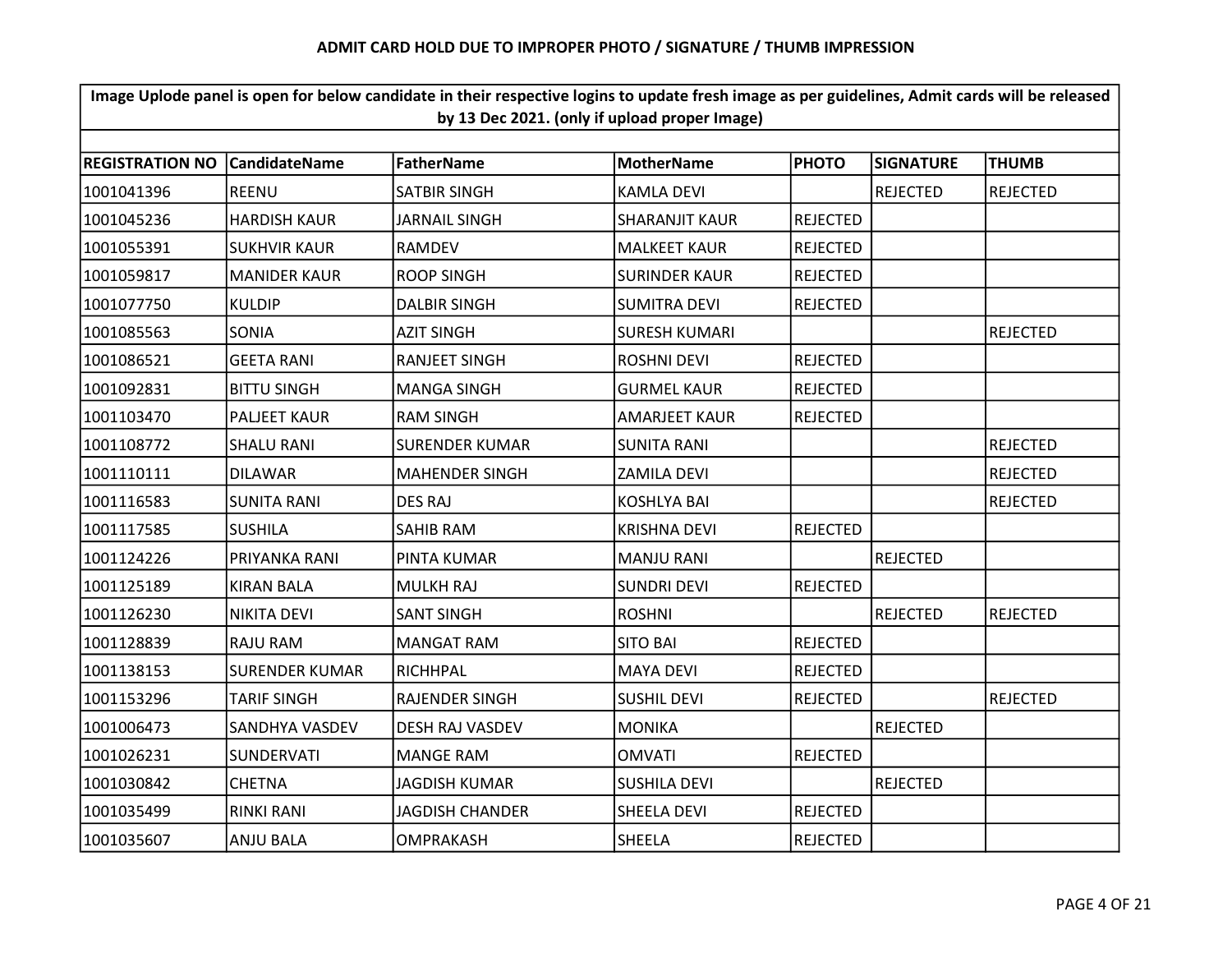| Image Uplode panel is open for below candidate in their respective logins to update fresh image as per guidelines, Admit cards will be released<br>by 13 Dec 2021. (only if upload proper Image) |                           |                       |                       |                 |                  |                 |  |  |  |
|--------------------------------------------------------------------------------------------------------------------------------------------------------------------------------------------------|---------------------------|-----------------------|-----------------------|-----------------|------------------|-----------------|--|--|--|
|                                                                                                                                                                                                  |                           |                       |                       |                 |                  |                 |  |  |  |
| <b>REGISTRATION NO</b>                                                                                                                                                                           | <b>CandidateName</b>      | <b>FatherName</b>     | <b>MotherName</b>     | <b>PHOTO</b>    | <b>SIGNATURE</b> | <b>THUMB</b>    |  |  |  |
| 1001036713                                                                                                                                                                                       | <b>KAVITA RAGHAV</b>      | KIRANPAL SINGH        | <b>VIMLESH RAGHAV</b> |                 | <b>REJECTED</b>  |                 |  |  |  |
| 1001053521                                                                                                                                                                                       | <b>MONIKA KHROLIA</b>     | <b>RATTAN KUMAR</b>   | <b>BIMLA</b>          |                 |                  | <b>REJECTED</b> |  |  |  |
| 1001056416                                                                                                                                                                                       | <b>NEELAM</b>             | <b>DHARAMVIR</b>      | SAROJ                 |                 |                  | <b>REJECTED</b> |  |  |  |
| 1001065840                                                                                                                                                                                       | <b>DEEPTI</b>             | <b>SURENDER KUMAR</b> | <b>NEELAM</b>         |                 |                  | <b>REJECTED</b> |  |  |  |
| 1001068834                                                                                                                                                                                       | <b>KUSUM</b>              | <b>MOHINDER SINGH</b> | <b>BHARTO DEVI</b>    | <b>REJECTED</b> |                  |                 |  |  |  |
| 1001070874                                                                                                                                                                                       | <b>SHAKTI SINGH YADAV</b> | RAJPAL                | <b>MUNNI DEVI</b>     | <b>REJECTED</b> | REJECTED         | <b>REJECTED</b> |  |  |  |
| 1001079390                                                                                                                                                                                       | <b>ANITA</b>              | <b>SHYAM SINGH</b>    | <b>MEENA DEVI</b>     |                 |                  | <b>REJECTED</b> |  |  |  |
| 1001080551                                                                                                                                                                                       | <b>MINAKSHI</b>           | <b>MAHENDER SINGH</b> | <b>RAMESH DEVI</b>    | <b>REJECTED</b> |                  |                 |  |  |  |
| 1001081049                                                                                                                                                                                       | ANITA                     | SANJAY SINGH          | <b>RAMESH</b>         | <b>REJECTED</b> |                  |                 |  |  |  |
| 1001092221                                                                                                                                                                                       | SHASHI BALA               | <b>MADAN LAL</b>      | <b>KELA DEVI</b>      | <b>REJECTED</b> |                  |                 |  |  |  |
| 1001094108                                                                                                                                                                                       | <b>KANCHAN YADAV</b>      | SATPAL YADAV          | <b>SUNITA YADAV</b>   | <b>REJECTED</b> |                  |                 |  |  |  |
| 1001094261                                                                                                                                                                                       | <b>PREETI</b>             | <b>SURESH KUMAR</b>   | <b>MUNNI DEVI</b>     | <b>REJECTED</b> | REJECTED         |                 |  |  |  |
| 1001095049                                                                                                                                                                                       | <b>VINOD KUMAR</b>        | PURAN CHAND           | MUKHTIYARI DEVI       | <b>REJECTED</b> |                  |                 |  |  |  |
| 1001095350                                                                                                                                                                                       | <b>RUCHI SAROHA</b>       | RAJENDER SINGH        | <b>KANTA</b>          | <b>REJECTED</b> |                  |                 |  |  |  |
| 1001096220                                                                                                                                                                                       | <b>KRISHAN KUMAR</b>      | <b>SURAJ BHAN</b>     | <b>KAMLESH DEVI</b>   | <b>REJECTED</b> |                  |                 |  |  |  |
| 1001106914                                                                                                                                                                                       | <b>RAJNI SAINI</b>        | <b>BIJENDER SAINI</b> | <b>VIDYA DEVI</b>     |                 |                  | <b>REJECTED</b> |  |  |  |
| 1001117047                                                                                                                                                                                       | RUBY CHHABRA              | VIRENDER CHHABRA      | <b>MADHU CHHABRA</b>  |                 | <b>REJECTED</b>  |                 |  |  |  |
| 1001127708                                                                                                                                                                                       | <b>URMILA DEVI</b>        | <b>JANGSHER SINGH</b> | <b>TARAWATI</b>       | <b>REJECTED</b> |                  |                 |  |  |  |
| 1001129781                                                                                                                                                                                       | <b>JYOTI</b>              | <b>NAREBDER</b>       | <b>BABITA</b>         | <b>REJECTED</b> |                  |                 |  |  |  |
| 1001130850                                                                                                                                                                                       | <b>PREETI</b>             | <b>ANNAT LAL</b>      | <b>KAMLA DEVI</b>     | <b>REJECTED</b> |                  |                 |  |  |  |
| 1001133236                                                                                                                                                                                       | <b>ANITA THAKRAN</b>      | SADHU SINGH           | <b>DHARMO</b>         | <b>REJECTED</b> |                  |                 |  |  |  |
| 1001136451                                                                                                                                                                                       | <b>JYOTI PUNDIR</b>       | <b>RANJEET PUNDIR</b> | <b>SUNITA</b>         | <b>REJECTED</b> |                  |                 |  |  |  |
| 1001137734                                                                                                                                                                                       | RENUKA ARORA              | <b>S C ARORA</b>      | <b>VEENA ARORA</b>    | <b>REJECTED</b> |                  |                 |  |  |  |
| 1001138639                                                                                                                                                                                       | <b>REENA YADAV</b>        | <b>KARNAIL SINGH</b>  | <b>KAUSHLYA</b>       | <b>REJECTED</b> |                  |                 |  |  |  |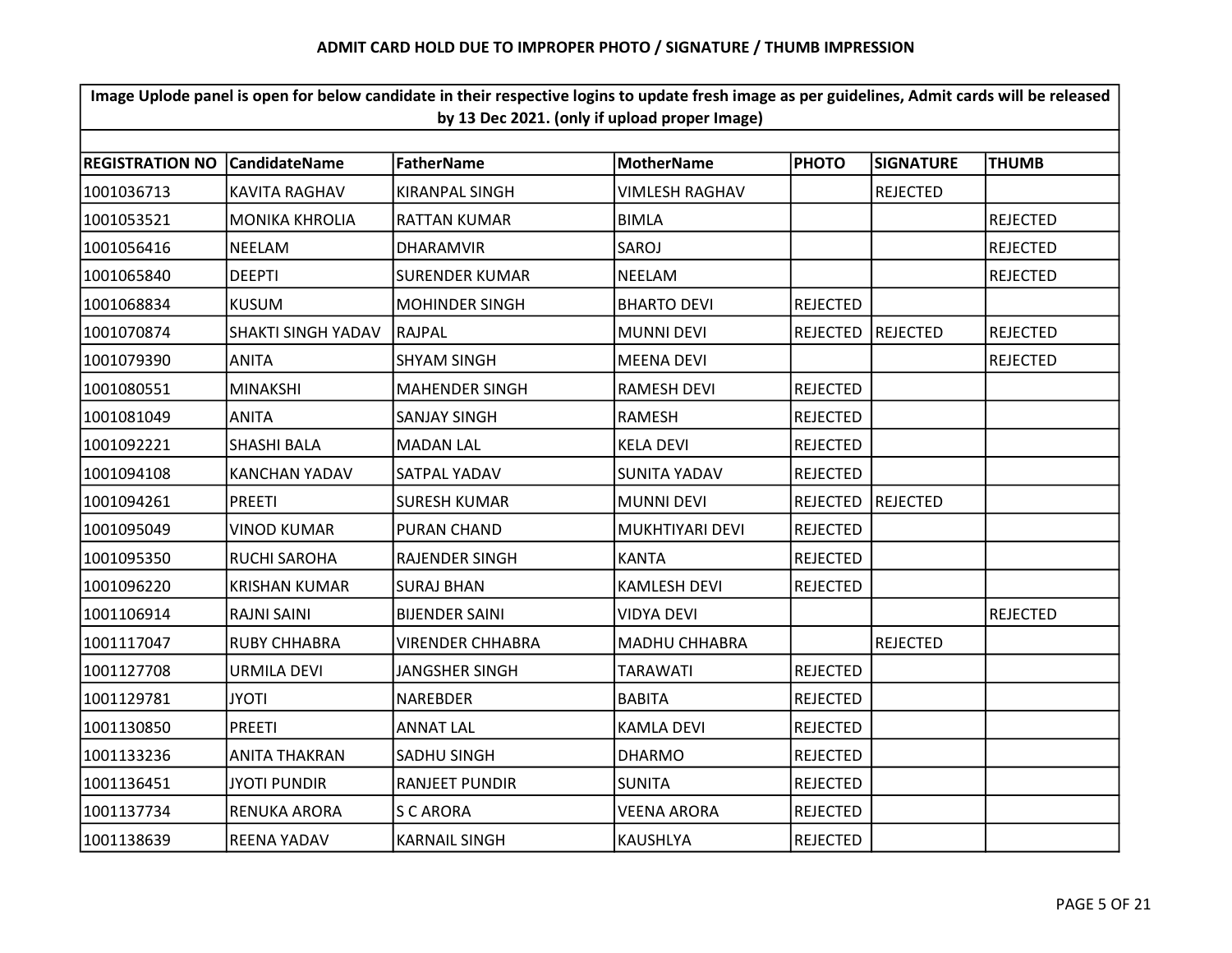| Image Uplode panel is open for below candidate in their respective logins to update fresh image as per guidelines, Admit cards will be released<br>by 13 Dec 2021. (only if upload proper Image) |                                                                                                                                              |                           |                     |                 |                 |                 |  |  |  |  |
|--------------------------------------------------------------------------------------------------------------------------------------------------------------------------------------------------|----------------------------------------------------------------------------------------------------------------------------------------------|---------------------------|---------------------|-----------------|-----------------|-----------------|--|--|--|--|
|                                                                                                                                                                                                  | <b>FatherName</b><br><b>REGISTRATION NO</b><br><b>CandidateName</b><br><b>MotherName</b><br><b>PHOTO</b><br><b>SIGNATURE</b><br><b>THUMB</b> |                           |                     |                 |                 |                 |  |  |  |  |
|                                                                                                                                                                                                  |                                                                                                                                              |                           |                     |                 |                 |                 |  |  |  |  |
| 1001139235                                                                                                                                                                                       | <b>BANITA YADAV</b>                                                                                                                          | RAJINDER YADAV            | SAVITRI YADAV       | <b>REJECTED</b> |                 |                 |  |  |  |  |
| 1001142367                                                                                                                                                                                       | RAVINA YADAV                                                                                                                                 | <b>BHAGAT SINGH</b>       | <b>SUNITA YADAV</b> | <b>REJECTED</b> |                 |                 |  |  |  |  |
| 1001144516                                                                                                                                                                                       | <b>LEKHRAJ SINGH</b>                                                                                                                         | <b>GYANCHAND</b>          | <b>NAMA</b>         | <b>REJECTED</b> |                 |                 |  |  |  |  |
| 1001153647                                                                                                                                                                                       | <b>NEETU</b>                                                                                                                                 | PRITAM SINGH              | <b>MUKESH DEVI</b>  | <b>REJECTED</b> |                 |                 |  |  |  |  |
| 1001003632                                                                                                                                                                                       | <b>POONAM</b>                                                                                                                                | <b>DESHRAJ</b>            | CHANDERPATI         | <b>REJECTED</b> |                 |                 |  |  |  |  |
| 1001014716                                                                                                                                                                                       | <b>DISHA RANI</b>                                                                                                                            | <b>RAVINDER KUMAR</b>     | RAJNI               | <b>REJECTED</b> |                 |                 |  |  |  |  |
| 1001022421                                                                                                                                                                                       | <b>PRAMILA</b>                                                                                                                               | SATPAL                    | RAMDEI              | <b>REJECTED</b> |                 |                 |  |  |  |  |
| 1001022568                                                                                                                                                                                       | <b>SANTOSH</b>                                                                                                                               | <b>SURESH CHANDER</b>     | <b>BADO</b>         | <b>REJECTED</b> |                 |                 |  |  |  |  |
| 1001023336                                                                                                                                                                                       | <b>KRISHAN KUMAR</b>                                                                                                                         | <b>SATVIR SINGH</b>       | <b>BIMLA DEVI</b>   | <b>REJECTED</b> |                 |                 |  |  |  |  |
| 1001036118                                                                                                                                                                                       | <b>MANJU</b>                                                                                                                                 | <b>MAHENDER</b>           | <b>NIRMALA</b>      | <b>REJECTED</b> |                 |                 |  |  |  |  |
| 1001040191                                                                                                                                                                                       | <b>KAMLESH</b>                                                                                                                               | RAMKISHAN                 | <b>SEWAPATI</b>     | <b>REJECTED</b> |                 |                 |  |  |  |  |
| 1001046413                                                                                                                                                                                       | <b>SANDEEP KUMAR</b>                                                                                                                         | OM PARKASH                | <b>ROSNI</b>        | <b>REJECTED</b> |                 |                 |  |  |  |  |
| 1001047220                                                                                                                                                                                       | <b>SURENDER KAUSHIK</b>                                                                                                                      | <b>TEKARAM</b>            | <b>MANOHARI</b>     | <b>REJECTED</b> |                 |                 |  |  |  |  |
| 1001051404                                                                                                                                                                                       | POOJA                                                                                                                                        | <b>RAJPAL</b>             | NARAYANI DEVI       | <b>REJECTED</b> |                 |                 |  |  |  |  |
| 1001066214                                                                                                                                                                                       | <b>HIMANI VERMA</b>                                                                                                                          | <b>RAJKUMAR</b>           | <b>KANTA RANI</b>   | <b>REJECTED</b> |                 |                 |  |  |  |  |
| 1001074047                                                                                                                                                                                       | <b>RILESH KUMAR</b>                                                                                                                          | <b>RAMESH SINGH</b>       | <b>BIMLA DEVI</b>   | <b>REJECTED</b> |                 |                 |  |  |  |  |
| 1001077637                                                                                                                                                                                       | <b>JASBIR SINGH</b>                                                                                                                          | <b>CHHOTU RAM</b>         | <b>SAVITRI DEVI</b> | <b>REJECTED</b> |                 |                 |  |  |  |  |
| 1001078101                                                                                                                                                                                       | <b>SAROJ BALA</b>                                                                                                                            | <b>BALBIR SINGH</b>       | <b>SANTOSH</b>      | <b>REJECTED</b> |                 |                 |  |  |  |  |
| 1001089661                                                                                                                                                                                       | <b>MONIKA MUNDLIA</b>                                                                                                                        | <b>BHIM SINGH MUNDLIA</b> | <b>SAROJ BALA</b>   | <b>REJECTED</b> |                 |                 |  |  |  |  |
| 1001098362                                                                                                                                                                                       | <b>SUMAN</b>                                                                                                                                 | <b>CHARAN SINGH</b>       | <b>RAJ PATI</b>     |                 |                 | <b>REJECTED</b> |  |  |  |  |
| 1001107394                                                                                                                                                                                       | <b>SANTOSH</b>                                                                                                                               | DILBAG SINGH              | <b>PREM</b>         |                 |                 | <b>REJECTED</b> |  |  |  |  |
| 1001113395                                                                                                                                                                                       | <b>VINISA</b>                                                                                                                                | MR.KANWAL                 | MRS.MANOJ DEVI      | <b>REJECTED</b> |                 |                 |  |  |  |  |
| 1001115530                                                                                                                                                                                       | <b>BIRENDER SINGH</b>                                                                                                                        | <b>RISHAL SINGH</b>       | <b>BIMLA DEVI</b>   |                 | <b>REJECTED</b> |                 |  |  |  |  |
| 1001117880                                                                                                                                                                                       | <b>ASHA RANI</b>                                                                                                                             | <b>SANT LAL</b>           | <b>SONA DEVI</b>    |                 |                 | <b>REJECTED</b> |  |  |  |  |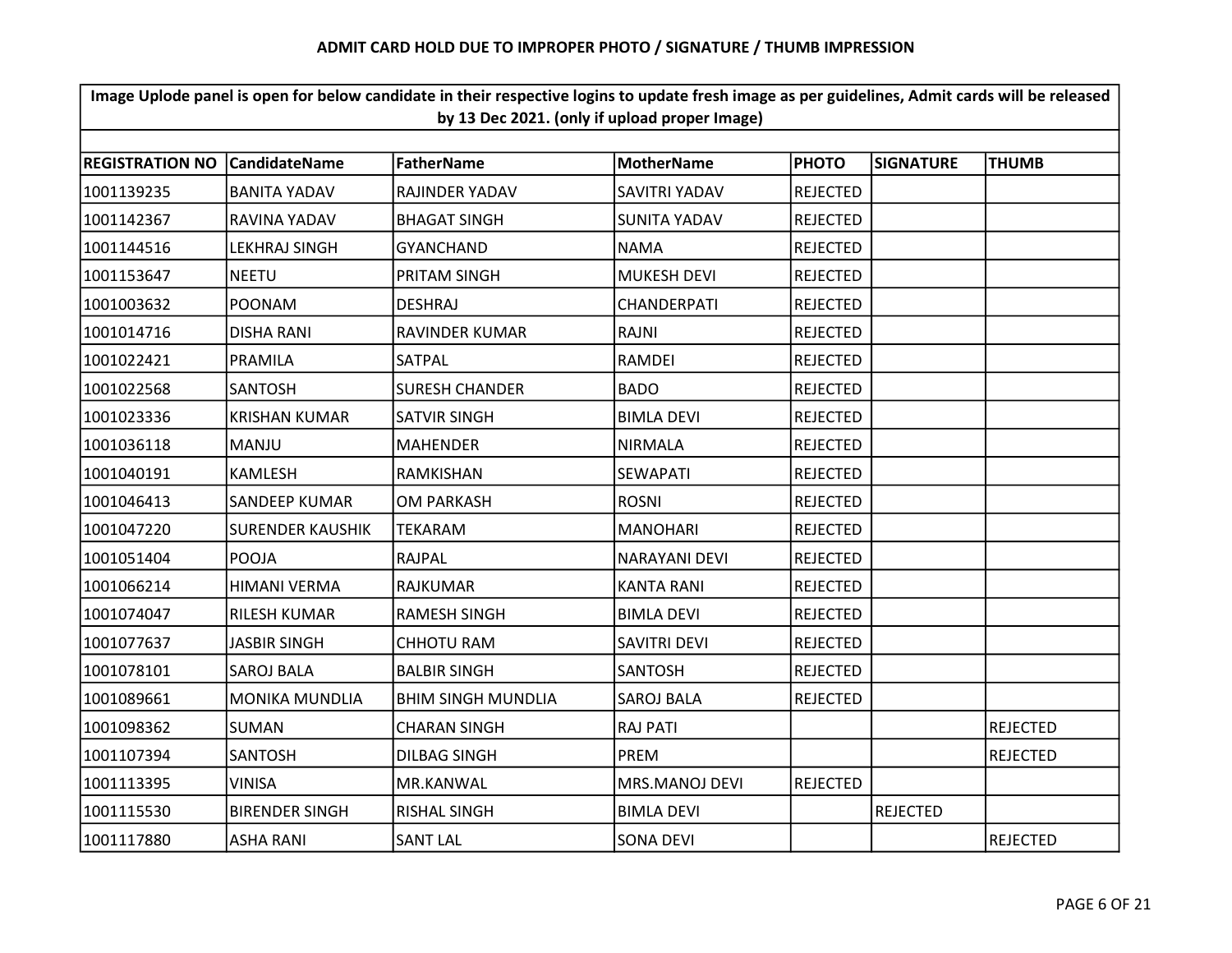| Image Uplode panel is open for below candidate in their respective logins to update fresh image as per guidelines, Admit cards will be released<br>by 13 Dec 2021. (only if upload proper Image) |                      |                        |                     |                 |                  |                 |  |  |
|--------------------------------------------------------------------------------------------------------------------------------------------------------------------------------------------------|----------------------|------------------------|---------------------|-----------------|------------------|-----------------|--|--|
| <b>REGISTRATION NO</b>                                                                                                                                                                           | l Candidate Name     | <b>FatherName</b>      | <b>MotherName</b>   | <b>PHOTO</b>    | <b>SIGNATURE</b> | <b>THUMB</b>    |  |  |
| 1001126380                                                                                                                                                                                       | <b>SONU DEVI</b>     | <b>RAJENDER</b>        | <b>SANTOSH DEVI</b> | <b>REJECTED</b> |                  |                 |  |  |
| 1001127002                                                                                                                                                                                       | <b>RAVI KUMAR</b>    | <b>JAIBIR</b>          | <b>ROSHANI DEVI</b> | <b>REJECTED</b> |                  |                 |  |  |
| 1001127660                                                                                                                                                                                       | <b>SUBHASH</b>       | <b>SATBIR MALIK</b>    | <b>BIRMATI DEVI</b> | <b>REJECTED</b> |                  |                 |  |  |
| 1001130089                                                                                                                                                                                       | <b>NEELAM</b>        | <b>DUNICHAND</b>       | NAINA DEVI          | <b>REJECTED</b> |                  |                 |  |  |
| 1001130334                                                                                                                                                                                       | PINKI SONI           | <b>SURENDER KUMAR</b>  | <b>SANTOSH</b>      | <b>REJECTED</b> |                  |                 |  |  |
| 1001131973                                                                                                                                                                                       | <b>RANDHIR SINGH</b> | <b>NIHAL SINGH</b>     | <b>OM PATI</b>      | <b>REJECTED</b> |                  |                 |  |  |
| 1001132907                                                                                                                                                                                       | <b>MANJU DEVI</b>    | <b>KRISHAN LAL</b>     | RAJBALA             | <b>REJECTED</b> |                  |                 |  |  |
| 1001135810                                                                                                                                                                                       | <b>REKHA</b>         | <b>SURENDER KUMAR</b>  | <b>GUDDI DEVI</b>   | <b>REJECTED</b> |                  |                 |  |  |
| 1001137754                                                                                                                                                                                       | RAVITA LOHAN         | RAJESH LOHAN           | <b>SUNITA</b>       |                 |                  | <b>REJECTED</b> |  |  |
| 1001137986                                                                                                                                                                                       | <b>KAMLESH</b>       | <b>SUBHASH</b>         | KALAVATI            | <b>REJECTED</b> |                  |                 |  |  |
| 1001139294                                                                                                                                                                                       | <b>SANDEEP KUMAR</b> | <b>RAM KUMAR</b>       | <b>MAYA DEVI</b>    | <b>REJECTED</b> |                  |                 |  |  |
| 1001139833                                                                                                                                                                                       | <b>DEVENDER</b>      | <b>BAJRANG</b>         | <b>SHAKUNTLA</b>    | <b>REJECTED</b> |                  |                 |  |  |
| 1001144795                                                                                                                                                                                       | <b>SUMIT KUMAR</b>   | <b>JAGDISH CHANDER</b> | <b>SHAKUNTLA</b>    |                 |                  | <b>REJECTED</b> |  |  |
| 1001145156                                                                                                                                                                                       | SHEETAL              | <b>UMED SINGH</b>      | <b>KRISHNA</b>      | <b>REJECTED</b> |                  |                 |  |  |
| 1001151142                                                                                                                                                                                       | JIGYASA SINGH        | <b>JAGDEEP SINGH</b>   | <b>GULSHAN</b>      | REJECTED        | REJECTED         | REJECTED        |  |  |
| 1001151799                                                                                                                                                                                       | SANIL                | <b>JAI BHAGWAN</b>     | KALAWATI            |                 |                  | <b>REJECTED</b> |  |  |
| 1001153082                                                                                                                                                                                       | <b>BALBIR SINGH</b>  | GOBIND RAM             | <b>CHARAN DEVI</b>  | <b>REJECTED</b> |                  |                 |  |  |
| 1001153685                                                                                                                                                                                       | <b>MONIKA</b>        | <b>ASHOK KUMAR</b>     | <b>RAJ RANI</b>     | <b>REJECTED</b> |                  |                 |  |  |
| 1001156902                                                                                                                                                                                       | <b>MANDEEP</b>       | <b>RAM KALA</b>        | LUXMI DEVI          |                 |                  | <b>REJECTED</b> |  |  |
| 1001008020                                                                                                                                                                                       | <b>HEENA</b>         | DAYA RAM               | <b>SANTOSH DEVI</b> | <b>REJECTED</b> |                  |                 |  |  |
| 1001014274                                                                                                                                                                                       | SADHANA PRAJAPATI    | <b>GOPAL PRASAD</b>    | RAJKUMARI           | <b>REJECTED</b> |                  |                 |  |  |
| 1001033621                                                                                                                                                                                       | PRIYA                | MUKESH KUMAR           | <b>GEETA</b>        |                 | <b>REJECTED</b>  |                 |  |  |
| 1001041231                                                                                                                                                                                       | <b>POONAM</b>        | <b>KRISHAN KUMAR</b>   | <b>JAGWANTI</b>     |                 | <b>REJECTED</b>  | <b>REJECTED</b> |  |  |
| 1001042829                                                                                                                                                                                       | <b>PARUL</b>         | <b>ANAND SINGH</b>     | <b>MEENA</b>        |                 | <b>REJECTED</b>  | <b>REJECTED</b> |  |  |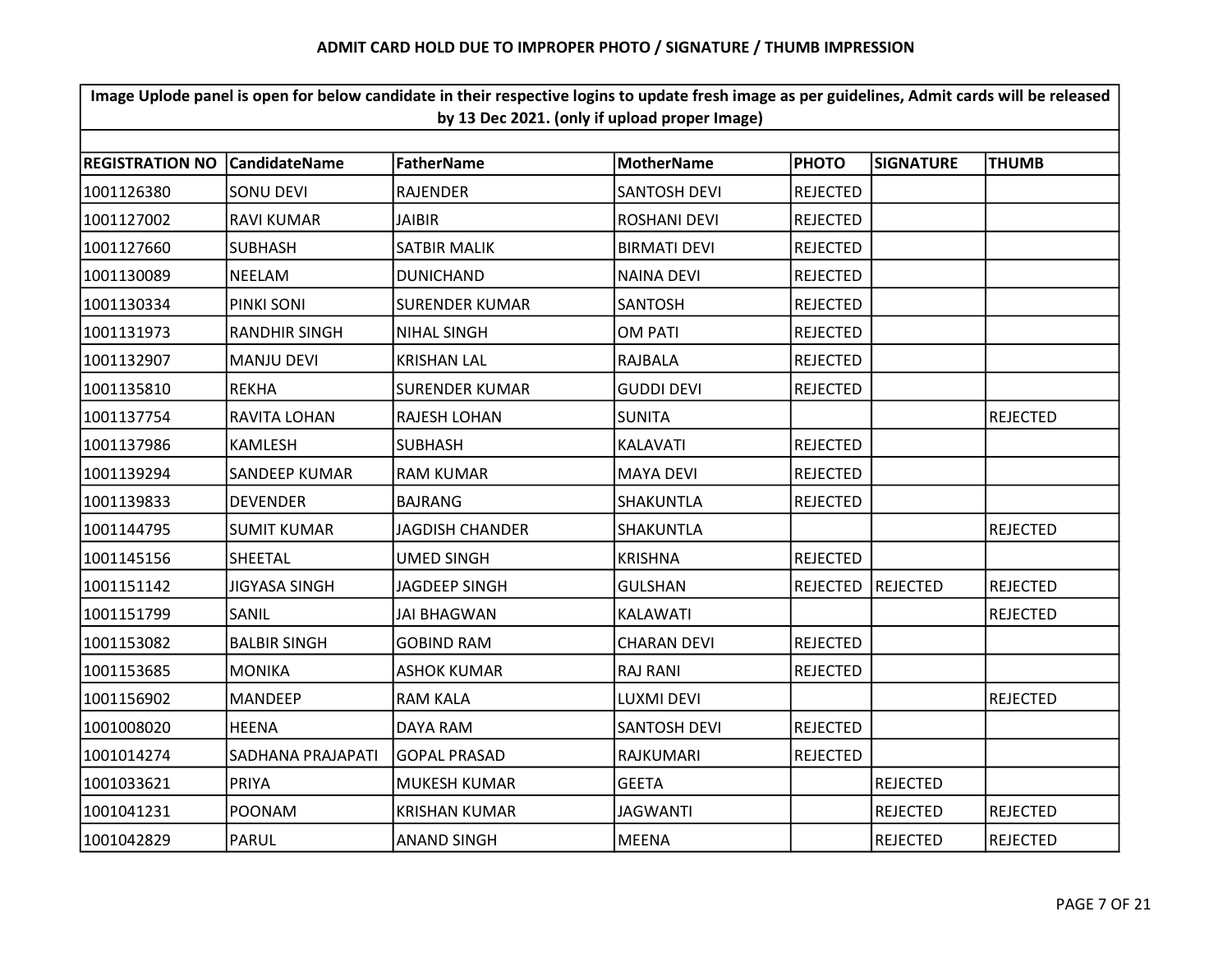| Image Uplode panel is open for below candidate in their respective logins to update fresh image as per guidelines, Admit cards will be released<br>by 13 Dec 2021. (only if upload proper Image) |                      |                                        |                      |                 |                  |                 |  |  |  |
|--------------------------------------------------------------------------------------------------------------------------------------------------------------------------------------------------|----------------------|----------------------------------------|----------------------|-----------------|------------------|-----------------|--|--|--|
|                                                                                                                                                                                                  |                      |                                        |                      |                 |                  |                 |  |  |  |
| <b>REGISTRATION NO</b>                                                                                                                                                                           | <b>CandidateName</b> | <b>FatherName</b>                      | <b>MotherName</b>    | <b>PHOTO</b>    | <b>SIGNATURE</b> | <b>THUMB</b>    |  |  |  |
| 1001054735                                                                                                                                                                                       | <b>PREETY</b>        | <b>RAJIV</b>                           | <b>MEETA</b>         | <b>REJECTED</b> |                  |                 |  |  |  |
| 1001055191                                                                                                                                                                                       | <b>SWEETY</b>        | <b>SAJJAN SINGH</b>                    | <b>BALA DEVI</b>     |                 | <b>REJECTED</b>  | <b>REJECTED</b> |  |  |  |
| 1001064062                                                                                                                                                                                       | PRIYANKA ROHILLA     | PRITHVI SINGH                          | PREM LATA            | <b>REJECTED</b> |                  |                 |  |  |  |
| 1001070471                                                                                                                                                                                       | SHIMBHU DAYAL        | <b>RAM KAILASH</b>                     | <b>KANTA DEVI</b>    |                 | <b>REJECTED</b>  |                 |  |  |  |
| 1001081376                                                                                                                                                                                       | ANJU                 | <b>BALWANT SINGH</b>                   | <b>SUSHILA</b>       |                 |                  | <b>REJECTED</b> |  |  |  |
| 1001085187                                                                                                                                                                                       | AASHITA              | <b>ANAND KUMAR</b>                     | PARMILA DEVI         | <b>REJECTED</b> |                  |                 |  |  |  |
| 1001095783                                                                                                                                                                                       | <b>MANJU KUMARI</b>  | <b>RAM NIWAS</b>                       | <b>URMILA DEVI</b>   | <b>REJECTED</b> |                  |                 |  |  |  |
| 1001096985                                                                                                                                                                                       | SARITA               | <b>DALBIR SINGH</b>                    | <b>BALA DEVI</b>     | <b>REJECTED</b> |                  |                 |  |  |  |
| 1001107020                                                                                                                                                                                       | SARITA DEVI          | <b>SURESH KUMAR</b>                    | KAMLESH              | <b>REJECTED</b> |                  |                 |  |  |  |
| 1001121880                                                                                                                                                                                       | <b>PREETI</b>        | <b>WAZIR</b>                           | <b>MEENA</b>         | <b>REJECTED</b> |                  |                 |  |  |  |
| 1001130952                                                                                                                                                                                       | <b>ANKITA</b>        | <b>VINOD KUMAR</b>                     | <b>DAYAWANTI</b>     | <b>REJECTED</b> |                  |                 |  |  |  |
| 1001137950                                                                                                                                                                                       |                      | NIRANJAN CHOUDHARYRAMCHANDRA CHOUDHARY | <b>KANTI DEVI</b>    | <b>REJECTED</b> |                  |                 |  |  |  |
| 1001145012                                                                                                                                                                                       | ANURADHA             | <b>HARISH KUMAR</b>                    | RAJDULARI            | <b>REJECTED</b> |                  |                 |  |  |  |
| 1001147946                                                                                                                                                                                       | SATPAL SINGH         | SHEONARAYAN SINGH                      | CHANDERWATI          |                 | <b>REJECTED</b>  |                 |  |  |  |
| 1001149636                                                                                                                                                                                       | <b>SAKSHI</b>        | <b>SURESH KUMAR</b>                    | <b>MEENA</b>         | <b>REJECTED</b> |                  |                 |  |  |  |
| 1001013653                                                                                                                                                                                       | <b>SUNIL KUMAR</b>   | RAM BHAGAT                             | <b>MAHINDRO DEVI</b> |                 | <b>REJECTED</b>  |                 |  |  |  |
| 1001023183                                                                                                                                                                                       | POOJA                | AJMER SINGH                            | RAMRATI              | <b>REJECTED</b> |                  |                 |  |  |  |
| 1001032954                                                                                                                                                                                       | <b>RINKU</b>         | <b>OM PARKASH</b>                      | <b>INDRO</b>         | <b>REJECTED</b> |                  |                 |  |  |  |
| 1001038117                                                                                                                                                                                       | <b>NEELAM DEVI</b>   | <b>CHANDA SINGH</b>                    | <b>NIRMAL DEVI</b>   | <b>REJECTED</b> |                  |                 |  |  |  |
| 1001044057                                                                                                                                                                                       | POOJA RANI           | <b>NARESH KUMAR</b>                    | <b>KUSHUM DEVI</b>   | <b>REJECTED</b> |                  |                 |  |  |  |
| 1001065221                                                                                                                                                                                       | <b>MONIKA</b>        | <b>TELU RAM</b>                        | <b>SUSHILA DEVI</b>  |                 | <b>REJECTED</b>  |                 |  |  |  |
| 1001067725                                                                                                                                                                                       | <b>REENA</b>         | <b>JOGINDER</b>                        | <b>MEENA</b>         | <b>REJECTED</b> |                  |                 |  |  |  |
| 1001078470                                                                                                                                                                                       | <b>SUNNY RAM</b>     | <b>NAFE SINGH</b>                      | <b>RAJ RANI</b>      | <b>REJECTED</b> |                  |                 |  |  |  |
| 1001080380                                                                                                                                                                                       | POONAM RANI          | <b>GYANA RAM</b>                       | <b>KAMLESH DEVI</b>  | REJECTED        |                  |                 |  |  |  |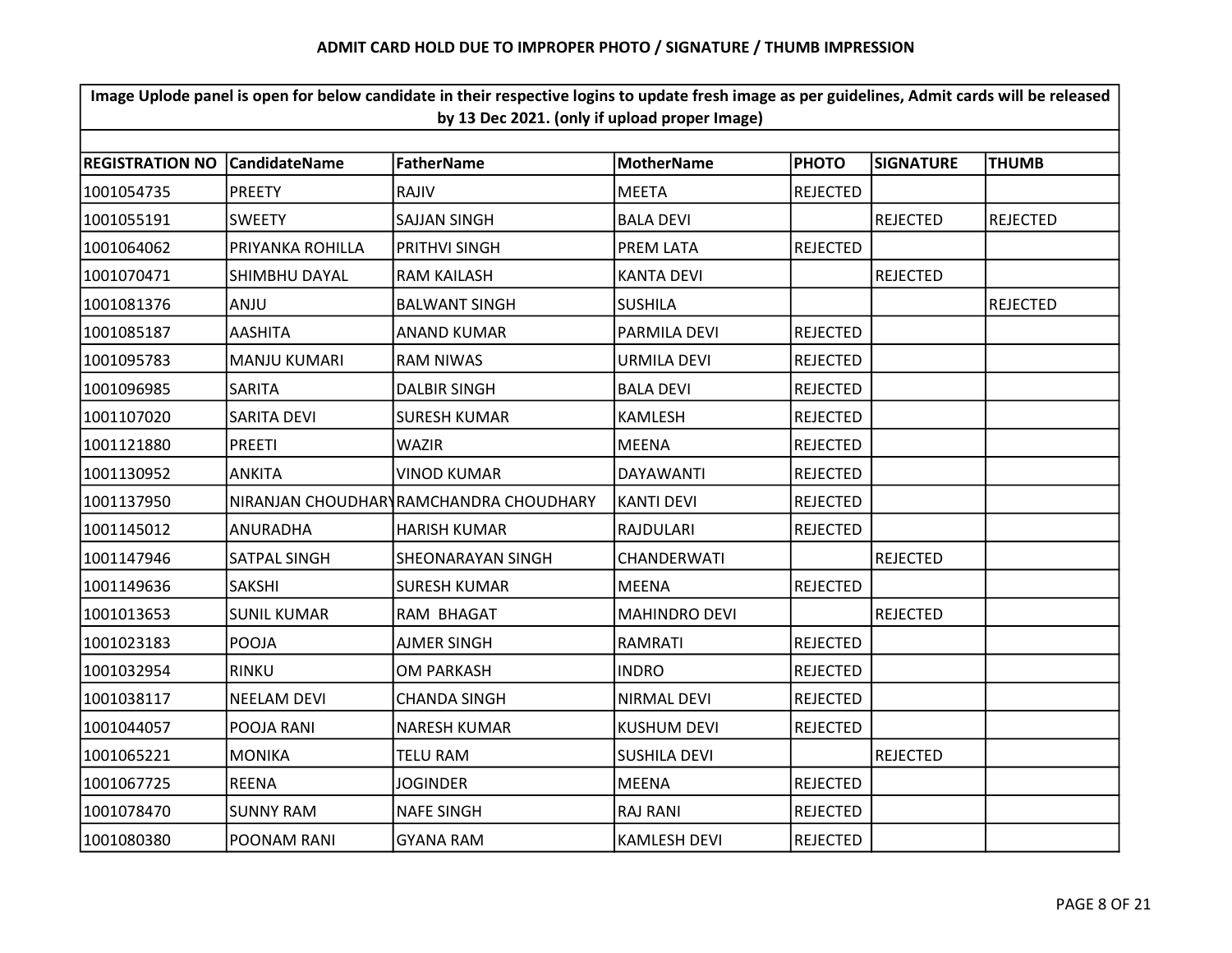| Image Uplode panel is open for below candidate in their respective logins to update fresh image as per guidelines, Admit cards will be released<br>by 13 Dec 2021. (only if upload proper Image) |                       |                        |                      |                 |                  |                 |  |  |  |
|--------------------------------------------------------------------------------------------------------------------------------------------------------------------------------------------------|-----------------------|------------------------|----------------------|-----------------|------------------|-----------------|--|--|--|
|                                                                                                                                                                                                  |                       |                        |                      |                 |                  |                 |  |  |  |
| <b>REGISTRATION NO</b>                                                                                                                                                                           | <b>CandidateName</b>  | <b>FatherName</b>      | <b>MotherName</b>    | <b>PHOTO</b>    | <b>SIGNATURE</b> | <b>THUMB</b>    |  |  |  |
| 1001081907                                                                                                                                                                                       | <b>VIKASH</b>         | <b>RAGHBIR SINGH</b>   | <b>KAMLESH DEVI</b>  | <b>REJECTED</b> |                  |                 |  |  |  |
| 1001082184                                                                                                                                                                                       | <b>NIRMALA</b>        | <b>SAT PAL</b>         | <b>DHANPATI DEVI</b> | <b>REJECTED</b> |                  |                 |  |  |  |
| 1001091382                                                                                                                                                                                       | <b>SEEMA</b>          | <b>RAJ KUMAR</b>       | <b>RAM KALI</b>      | <b>REJECTED</b> |                  |                 |  |  |  |
| 1001092424                                                                                                                                                                                       | <b>AMIT</b>           | SATBIR SINGH           | <b>KRISHNA</b>       | REJECTED        |                  |                 |  |  |  |
| 1001105614                                                                                                                                                                                       | <b>ASHA KUMARI</b>    | <b>RAMESH KUMAR</b>    | <b>SUNITA</b>        | <b>REJECTED</b> |                  |                 |  |  |  |
| 1001112024                                                                                                                                                                                       | SONIA                 | <b>SURESH CHAND</b>    | <b>BALA DEVI</b>     | <b>REJECTED</b> |                  |                 |  |  |  |
| 1001114262                                                                                                                                                                                       | PREETAM               | <b>MAHENDER SINGH</b>  | <b>SHAKUNTLA</b>     | <b>REJECTED</b> |                  |                 |  |  |  |
| 1001119337                                                                                                                                                                                       | <b>RINU</b>           | <b>KRISHAN</b>         | <b>BIMALA</b>        | <b>REJECTED</b> |                  |                 |  |  |  |
| 1001121129                                                                                                                                                                                       | SONU                  | <b>BHIM SINGH</b>      | <b>SUMITRA</b>       | <b>REJECTED</b> |                  |                 |  |  |  |
| 1001121859                                                                                                                                                                                       | <b>ASHU RANI</b>      | PHOOL KUMAR            | <b>RESHMA</b>        | <b>REJECTED</b> |                  |                 |  |  |  |
| 1001121994                                                                                                                                                                                       | <b>SUMAN DEVI</b>     | RANDHEER SINGH         | <b>SANTOSH DEVI</b>  |                 |                  | <b>REJECTED</b> |  |  |  |
| 1001123667                                                                                                                                                                                       | <b>ANNU DEVI</b>      | <b>RAMESH CHANDER</b>  | APLESH               |                 |                  | <b>REJECTED</b> |  |  |  |
| 1001124811                                                                                                                                                                                       | <b>MINAKSHI DEVI</b>  | <b>KRISHAN CHANDER</b> | <b>RAM MURTI</b>     | <b>REJECTED</b> |                  |                 |  |  |  |
| 1001127046                                                                                                                                                                                       | <b>VISHAKHA</b>       | <b>RAJINDER</b>        | <b>ANITA</b>         |                 |                  | <b>REJECTED</b> |  |  |  |
| 1001127416                                                                                                                                                                                       | <b>SAHIBA</b>         | SATPAL ARORA           | <b>KIRAN ARORA</b>   | <b>REJECTED</b> |                  |                 |  |  |  |
| 1001128479                                                                                                                                                                                       | <b>POONAM KUMARI</b>  | <b>SAT BIR SINGH</b>   | NIRMALA DEVI         | <b>REJECTED</b> |                  |                 |  |  |  |
| 1001129420                                                                                                                                                                                       | <b>KARAMJEET NAIN</b> | <b>PREM SINGH</b>      | <b>INDRO DEVI</b>    | <b>REJECTED</b> |                  |                 |  |  |  |
| 1001130548                                                                                                                                                                                       | <b>KAVITA DEVI</b>    | <b>JAIPAL SINGH</b>    | <b>ISHWANTI</b>      | <b>REJECTED</b> |                  |                 |  |  |  |
| 1001133419                                                                                                                                                                                       | <b>MAMTA DEVI</b>     | <b>PYARE LAL</b>       | <b>DARSHNA DEVI</b>  | <b>REJECTED</b> | REJECTED         | <b>REJECTED</b> |  |  |  |
| 1001133775                                                                                                                                                                                       | ANJU                  | <b>MOHINDER SINGH</b>  | SAROJ                | <b>REJECTED</b> |                  |                 |  |  |  |
| 1001134394                                                                                                                                                                                       | <b>GARIMA</b>         | <b>DALBIR SINGH</b>    | <b>SANTOSH</b>       | <b>REJECTED</b> |                  |                 |  |  |  |
| 1001137972                                                                                                                                                                                       | <b>SEEMA</b>          | <b>DHARM PAL</b>       | KAMLA                | <b>REJECTED</b> |                  |                 |  |  |  |
| 1001139183                                                                                                                                                                                       | <b>SEEMA</b>          | <b>KULDEEP</b>         | <b>KAMLESH</b>       | <b>REJECTED</b> |                  |                 |  |  |  |
| 1001140040                                                                                                                                                                                       | <b>JYOTI</b>          | <b>RANDHIR</b>         | <b>SUSHILA</b>       | <b>REJECTED</b> |                  |                 |  |  |  |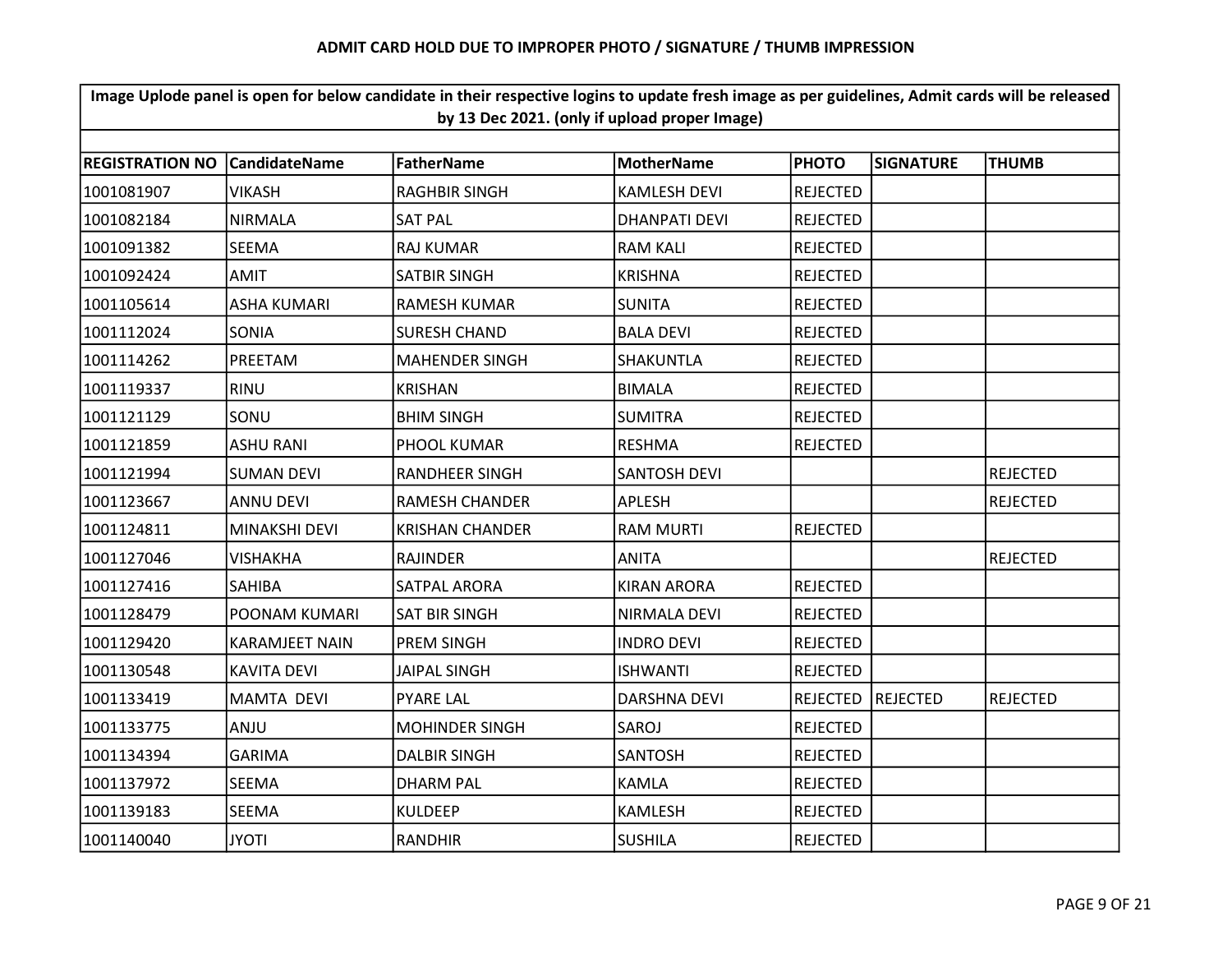| Image Uplode panel is open for below candidate in their respective logins to update fresh image as per guidelines, Admit cards will be released<br>by 13 Dec 2021. (only if upload proper Image) |                         |                      |                       |                 |                  |                 |  |  |  |
|--------------------------------------------------------------------------------------------------------------------------------------------------------------------------------------------------|-------------------------|----------------------|-----------------------|-----------------|------------------|-----------------|--|--|--|
|                                                                                                                                                                                                  |                         |                      |                       |                 |                  |                 |  |  |  |
| <b>REGISTRATION NO</b>                                                                                                                                                                           | <b>CandidateName</b>    | <b>FatherName</b>    | <b>MotherName</b>     | <b>PHOTO</b>    | <b>SIGNATURE</b> | <b>THUMB</b>    |  |  |  |
| 1001140614                                                                                                                                                                                       | <b>ITOYL</b>            | <b>RAGHBIR SINGH</b> | SHAKUNTLA             | <b>REJECTED</b> |                  |                 |  |  |  |
| 1001141120                                                                                                                                                                                       | <b>SUSHILA DEVI</b>     | JAGDISH SINGH        | <b>KALASO</b>         |                 | <b>REJECTED</b>  |                 |  |  |  |
| 1001145493                                                                                                                                                                                       | POONAM                  | <b>ANAND SHARMA</b>  | <b>KRISHANA DEVI</b>  | <b>REJECTED</b> |                  |                 |  |  |  |
| 1001146665                                                                                                                                                                                       | <b>SUDESH</b>           | <b>PREM SINGH</b>    | <b>ROSHNI</b>         | REJECTED        |                  |                 |  |  |  |
| 1001154263                                                                                                                                                                                       | <b>DEEPIKA</b>          | JEET RAM             | ANGURI DEVI           | <b>REJECTED</b> |                  |                 |  |  |  |
| 1001003618                                                                                                                                                                                       | AMARJEET                | <b>GULZARI</b>       | RAJBALA               | <b>REJECTED</b> |                  |                 |  |  |  |
| 1001022193                                                                                                                                                                                       | <b>GURNAM SINGH</b>     | <b>KRISHAN KUMAR</b> | <b>JEETO DEVI</b>     | <b>REJECTED</b> |                  |                 |  |  |  |
| 1001030474                                                                                                                                                                                       | <b>REENA</b>            | <b>NAFE SINGH</b>    | <b>DAYAVANTI</b>      | <b>REJECTED</b> |                  |                 |  |  |  |
| 1001072324                                                                                                                                                                                       | <b>DAVINDER PAL</b>     | <b>MANOHAR LAL</b>   | MAYA DEVI             | <b>REJECTED</b> |                  |                 |  |  |  |
| 1001085559                                                                                                                                                                                       | POOJA                   | <b>RAJBIR</b>        | SOMWATI               |                 |                  | <b>REJECTED</b> |  |  |  |
| 1001086979                                                                                                                                                                                       | <b>MANJEET SINGH</b>    | <b>BALWAN SINGH</b>  | <b>SAVITRI DEVI</b>   |                 | <b>REJECTED</b>  |                 |  |  |  |
| 1001103585                                                                                                                                                                                       | <b>NISHA</b>            | <b>RAM NIWAS</b>     | <b>RAJ DULARI</b>     |                 | <b>REJECTED</b>  | <b>REJECTED</b> |  |  |  |
| 1001104000                                                                                                                                                                                       | <b>PREETY KUMARI</b>    | <b>NARESH KUMAR</b>  | <b>SUNITA DEVI</b>    | <b>REJECTED</b> |                  |                 |  |  |  |
| 1001111040                                                                                                                                                                                       | <b>NITI GANDHI</b>      | M L GANDHI           | <b>KAMLESH GANDHI</b> | <b>REJECTED</b> |                  |                 |  |  |  |
| 1001135627                                                                                                                                                                                       | <b>RAJINDER KUMAR</b>   | <b>MALA RAM</b>      | <b>KRISHNA DEVI</b>   | <b>REJECTED</b> |                  |                 |  |  |  |
| 1001139953                                                                                                                                                                                       | <b>LAKHWINDER SINGH</b> | <b>OM PARKASH</b>    | <b>PARMJIT KAUR</b>   | <b>REJECTED</b> |                  |                 |  |  |  |
| 1001152524                                                                                                                                                                                       | <b>VAKIL SINGH</b>      | <b>DARSHAN SINGH</b> | SANTRO DEVI           | <b>REJECTED</b> |                  |                 |  |  |  |
| 1001156805                                                                                                                                                                                       | <b>SANJAY KUMAR</b>     | SATISH KUMAR         | PREM LATA             | <b>REJECTED</b> |                  |                 |  |  |  |
| 1001004261                                                                                                                                                                                       | <b>KUSUM</b>            | <b>DALBIR SINGH</b>  | <b>LAKSHMI DEVI</b>   | <b>REJECTED</b> |                  |                 |  |  |  |
| 1001059280                                                                                                                                                                                       | <b>RAJNESH DEVI</b>     | PIRTHI SINGH         | <b>LEELA WATI</b>     | <b>REJECTED</b> |                  |                 |  |  |  |
| 1001086035                                                                                                                                                                                       | <b>GEETA RANI</b>       | <b>DEEP CHAND</b>    | <b>LEELA DEVI</b>     | <b>REJECTED</b> |                  |                 |  |  |  |
| 1001096622                                                                                                                                                                                       | <b>MUKESH</b>           | <b>DAYA KISHAN</b>   | <b>CHANDER PATI</b>   | <b>REJECTED</b> |                  |                 |  |  |  |
| 1001098961                                                                                                                                                                                       | <b>AMIT KUMAR</b>       | <b>SHIV DYAL</b>     | <b>BIMLA DEVI</b>     | <b>REJECTED</b> |                  |                 |  |  |  |
| 1001100298                                                                                                                                                                                       | <b>SEEMA BAI</b>        | <b>SUBHASH CHAND</b> | <b>GEETA DEVI</b>     |                 |                  | <b>REJECTED</b> |  |  |  |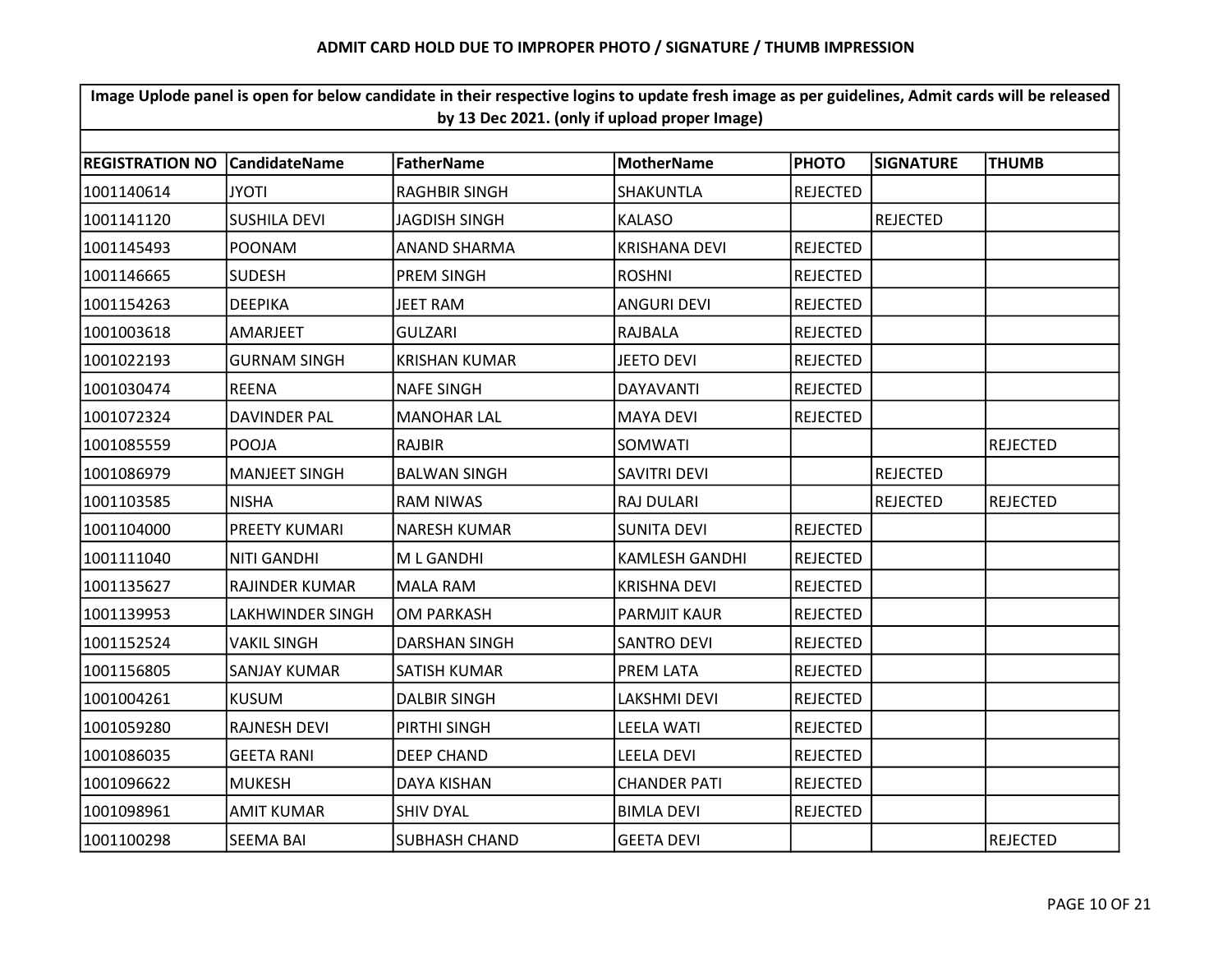| Image Uplode panel is open for below candidate in their respective logins to update fresh image as per guidelines, Admit cards will be released<br>by 13 Dec 2021. (only if upload proper Image) |                         |                        |                       |                 |                  |                 |  |  |
|--------------------------------------------------------------------------------------------------------------------------------------------------------------------------------------------------|-------------------------|------------------------|-----------------------|-----------------|------------------|-----------------|--|--|
|                                                                                                                                                                                                  |                         |                        |                       |                 |                  |                 |  |  |
| <b>REGISTRATION NO</b>                                                                                                                                                                           | <b>CandidateName</b>    | <b>FatherName</b>      | <b>MotherName</b>     | <b>PHOTO</b>    | <b>SIGNATURE</b> | <b>THUMB</b>    |  |  |
| 1001100976                                                                                                                                                                                       | <b>RASHU</b>            | <b>SURESH CHAND</b>    | <b>SARLA DEVI</b>     | <b>REJECTED</b> |                  |                 |  |  |
| 1001105430                                                                                                                                                                                       | SATISH KUMAR            | TELU RAM               | <b>MURTI DEVI</b>     |                 |                  | <b>REJECTED</b> |  |  |
| 1001107285                                                                                                                                                                                       | <b>SUMAN DEVI</b>       | <b>KARAM SINGH</b>     | <b>BIMLA</b>          |                 |                  | <b>REJECTED</b> |  |  |
| 1001108358                                                                                                                                                                                       | <b>MAMTA</b>            | OM KUMAR               | <b>ROSHNI</b>         | <b>REJECTED</b> |                  |                 |  |  |
| 1001128895                                                                                                                                                                                       | DIVYA KAMBOJ            | SATISH KAMBOJ          | <b>BRIJ LATA</b>      | <b>REJECTED</b> |                  |                 |  |  |
| 1001138547                                                                                                                                                                                       | <b>HARISH DUTT</b>      | RAJINDER SHARMA        | RAJ BALA              |                 | <b>REJECTED</b>  |                 |  |  |
| 1001147911                                                                                                                                                                                       | <b>ANU BALA</b>         | <b>GYAN CHAND</b>      | <b>MADHU RANI</b>     | <b>REJECTED</b> |                  | <b>REJECTED</b> |  |  |
| 1001011301                                                                                                                                                                                       | <b>SOHIL KUMAR</b>      | <b>HANS RAJ</b>        | <b>JAGJEET KAUR</b>   | REJECTED        |                  |                 |  |  |
| 1001037182                                                                                                                                                                                       | PREETY SINGLA           | PYARE LAL SINGLA       | POONAM SINGLA         | <b>REJECTED</b> |                  |                 |  |  |
| 1001048161                                                                                                                                                                                       | <b>SARITA</b>           | DAYANAND               | <b>SHANTI DEVI</b>    | <b>REJECTED</b> |                  |                 |  |  |
| 1001048310                                                                                                                                                                                       | <b>ABHISHEK CHHABRA</b> | NARESH KUMAR CHHABRA   | VANDANA CHHABRA       | <b>REJECTED</b> |                  |                 |  |  |
| 1001057832                                                                                                                                                                                       | <b>MITHLESH</b>         | VEERPAL                | <b>MAYA DEVI</b>      |                 |                  | <b>REJECTED</b> |  |  |
| 1001074281                                                                                                                                                                                       | RAJNI RANI              | <b>RAM KUMAR</b>       | <b>HARJIT KAUR</b>    |                 |                  | <b>REJECTED</b> |  |  |
| 1001077749                                                                                                                                                                                       | <b>ANJALI SHARMA</b>    | <b>DINESH SHARMA</b>   | <b>SUSHMA</b>         |                 |                  | <b>REJECTED</b> |  |  |
| 1001096573                                                                                                                                                                                       | <b>PARVEEN KAUR</b>     | PAWAN KUMAR            | <b>SUNITA DEVI</b>    |                 |                  | <b>REJECTED</b> |  |  |
| 1001105042                                                                                                                                                                                       | <b>CHARANJEET SINGH</b> | <b>DARSHAN SINGH</b>   | <b>BALWINDER KAUR</b> | REJECTED        |                  |                 |  |  |
| 1001105763                                                                                                                                                                                       | <b>PANKAJ</b>           | <b>SUNDER LAL</b>      | SALOCHNA DEVI         |                 |                  | <b>REJECTED</b> |  |  |
| 1001123786                                                                                                                                                                                       | <b>BHAWNA SHARMA</b>    | KRISHAN LAL SHARMA     | RAMESH BALA           |                 | <b>REJECTED</b>  |                 |  |  |
| 1001124966                                                                                                                                                                                       | <b>SAROJ BALA</b>       | <b>RANJEET SINGH</b>   | PALO DEVI             | <b>REJECTED</b> |                  |                 |  |  |
| 1001126193                                                                                                                                                                                       | <b>SAROJ BALA</b>       | <b>MAN SINGH</b>       | <b>SUNAHARI DEVI</b>  | <b>REJECTED</b> |                  |                 |  |  |
| 1001153163                                                                                                                                                                                       | <b>SURMEET KAUR</b>     | <b>BALWANT SINGH</b>   | RUPINDER KAUR         | <b>REJECTED</b> |                  |                 |  |  |
| 1001024247                                                                                                                                                                                       | <b>JAI PARKASH</b>      | <b>HARVINDER SINGH</b> | <b>ANITA DEVI</b>     |                 | <b>REJECTED</b>  | <b>REJECTED</b> |  |  |
| 1001026647                                                                                                                                                                                       | <b>NEENA KUMARI</b>     | <b>BHOLU RAM</b>       | <b>REWTI DEVI</b>     | <b>REJECTED</b> |                  |                 |  |  |
| 1001030188                                                                                                                                                                                       | <b>RAM RATI</b>         | <b>BHURU RAM</b>       | <b>SANTRA DEVI</b>    | REJECTED        |                  |                 |  |  |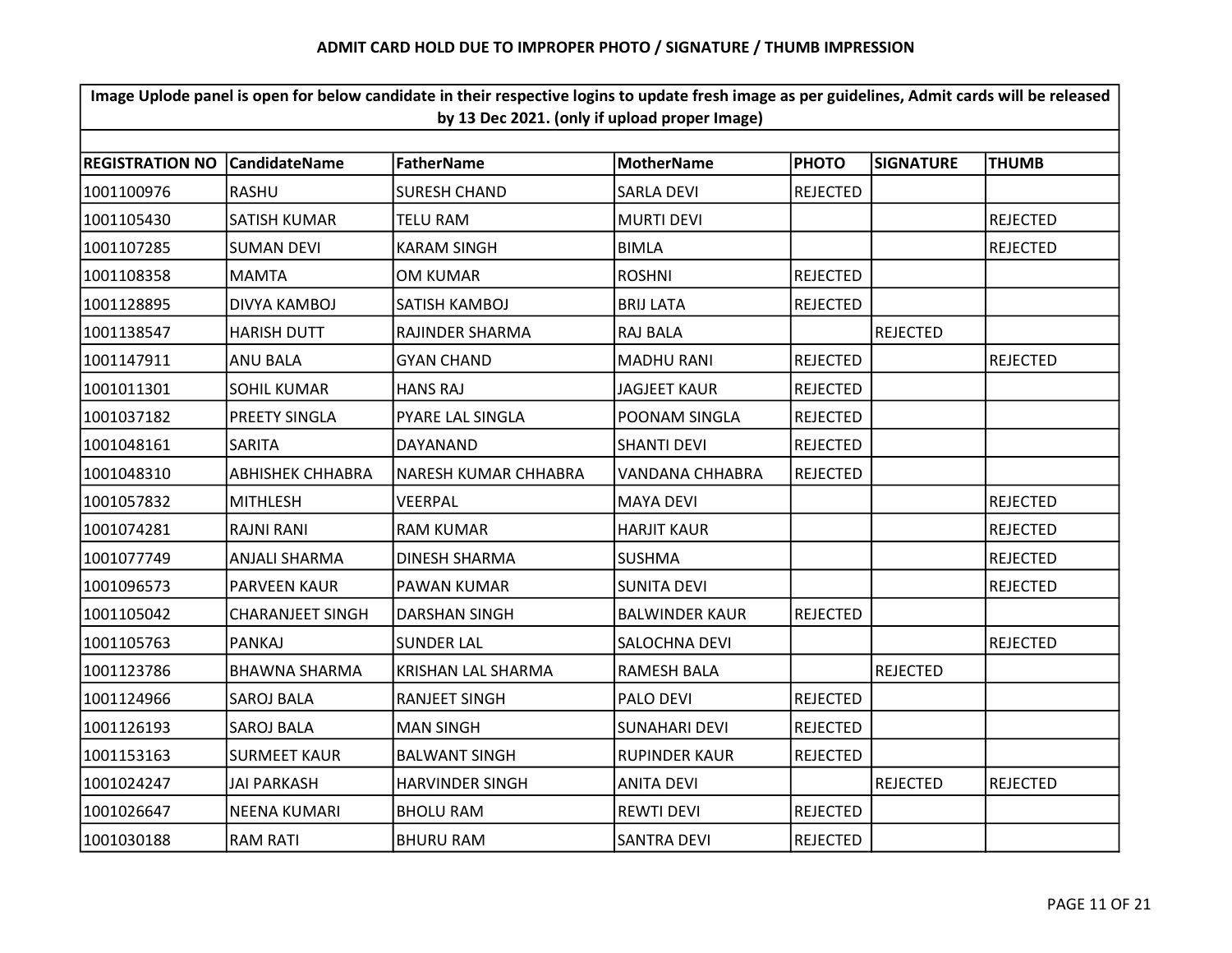| Image Uplode panel is open for below candidate in their respective logins to update fresh image as per guidelines, Admit cards will be released<br>by 13 Dec 2021. (only if upload proper Image) |                       |                        |                       |                 |                  |                 |  |  |  |
|--------------------------------------------------------------------------------------------------------------------------------------------------------------------------------------------------|-----------------------|------------------------|-----------------------|-----------------|------------------|-----------------|--|--|--|
|                                                                                                                                                                                                  |                       |                        |                       |                 |                  |                 |  |  |  |
| <b>REGISTRATION NO</b>                                                                                                                                                                           | l Candidate Name      | <b>FatherName</b>      | <b>MotherName</b>     | <b>PHOTO</b>    | <b>SIGNATURE</b> | <b>THUMB</b>    |  |  |  |
| 1001039175                                                                                                                                                                                       | NEELAM KUMARI         | YADRAM                 | <b>KRISHANA DEVI</b>  |                 |                  | <b>REJECTED</b> |  |  |  |
| 1001039535                                                                                                                                                                                       | <b>NIHARIKA</b>       | <b>RAM BHAROSH</b>     | <b>KAMLESH DEVI</b>   |                 | <b>REJECTED</b>  | <b>REJECTED</b> |  |  |  |
| 1001045363                                                                                                                                                                                       | <b>KAVITA KUMARI</b>  | <b>KAILASH CHAND</b>   | <b>KRISHNA DEVI</b>   | <b>REJECTED</b> |                  |                 |  |  |  |
| 1001056217                                                                                                                                                                                       | ANNU SHARMA           | UDAI RAM SHARMA        | <b>SUSHILA DEVI</b>   | <b>REJECTED</b> |                  |                 |  |  |  |
| 1001056364                                                                                                                                                                                       | SAPNA                 | SUBESINGH              | HEMA DEVI             | <b>REJECTED</b> |                  |                 |  |  |  |
| 1001062499                                                                                                                                                                                       | <b>NEELAM SAINI</b>   | <b>BHAGWAN DAS</b>     | <b>SANTOSH SAINI</b>  |                 |                  | <b>REJECTED</b> |  |  |  |
| 1001077580                                                                                                                                                                                       | <b>SUNIL KUMAR</b>    | <b>JAGDISH CHANDER</b> | <b>GINDORI</b>        | <b>REJECTED</b> |                  |                 |  |  |  |
| 1001080013                                                                                                                                                                                       | PRIYANKA              | <b>SHER SINGH</b>      | KAMLESH               | <b>REJECTED</b> |                  |                 |  |  |  |
| 1001089935                                                                                                                                                                                       | <b>ANITA</b>          | <b>RAJENDER</b>        | <b>KAILASH DEVI</b>   |                 | <b>REJECTED</b>  |                 |  |  |  |
| 1001096042                                                                                                                                                                                       | <b>MANJU BALA</b>     | <b>RAMOUTAR</b>        | <b>RAJPATI DEVI</b>   |                 |                  | <b>REJECTED</b> |  |  |  |
| 1001098537                                                                                                                                                                                       | <b>RAKESH KUMAR</b>   | <b>KANWAR SINGH</b>    | <b>CHAMELI</b>        | <b>REJECTED</b> |                  |                 |  |  |  |
| 1001099267                                                                                                                                                                                       | <b>SANJU BAI</b>      | <b>MANIRAM</b>         | SHARMILA DEVI         |                 |                  | <b>REJECTED</b> |  |  |  |
| 1001101754                                                                                                                                                                                       | <b>MANISHA</b>        | <b>RAJESH</b>          | <b>MINAKSHI</b>       | <b>REJECTED</b> |                  |                 |  |  |  |
| 1001103819                                                                                                                                                                                       | <b>SWATI</b>          | <b>CHHATAR SINGH</b>   | <b>SANTOSH</b>        | <b>REJECTED</b> |                  |                 |  |  |  |
| 1001106864                                                                                                                                                                                       | <b>SAPANA BAI</b>     | <b>SHER SINGH</b>      | <b>MAMTA DEVI</b>     | <b>REJECTED</b> |                  | <b>REJECTED</b> |  |  |  |
| 1001112103                                                                                                                                                                                       | RINKI KUMARI          | <b>RAMOTAR</b>         | NIRMALA DEVI          | <b>REJECTED</b> |                  |                 |  |  |  |
| 1001116347                                                                                                                                                                                       | <b>POOJA</b>          | RANBEER SINGH          | <b>BABITA DEVI</b>    |                 | <b>REJECTED</b>  | <b>REJECTED</b> |  |  |  |
| 1001117602                                                                                                                                                                                       | <b>NARENDER SINGH</b> | DHARMPAL               | SHAKUNTALA            | <b>REJECTED</b> |                  |                 |  |  |  |
| 1001129638                                                                                                                                                                                       | RAJNESH KUMARI        | <b>MOHAR SINGH</b>     | <b>BHAGAVATI DEVI</b> | <b>REJECTED</b> |                  |                 |  |  |  |
| 1001135508                                                                                                                                                                                       | <b>RENU</b>           | <b>BABU LAL</b>        | VIDYAWATI             | <b>REJECTED</b> |                  |                 |  |  |  |
| 1001137259                                                                                                                                                                                       | <b>DEEPAK</b>         | <b>BAHADUR SINGH</b>   | NIRMLA DEVI           | <b>REJECTED</b> |                  |                 |  |  |  |
| 1001139461                                                                                                                                                                                       | <b>ANITA KUMARI</b>   | <b>BALWANT SINGH</b>   | KRISHNA DEVI          |                 | <b>REJECTED</b>  |                 |  |  |  |
| 1001141724                                                                                                                                                                                       | <b>KUSUM LATA</b>     | <b>BHAGIRATH</b>       | <b>REKHA</b>          | <b>REJECTED</b> |                  |                 |  |  |  |
| 1001145365                                                                                                                                                                                       | SANDHI SHARMA         | UMA SHANKAR            | <b>BEENA</b>          | <b>REJECTED</b> |                  |                 |  |  |  |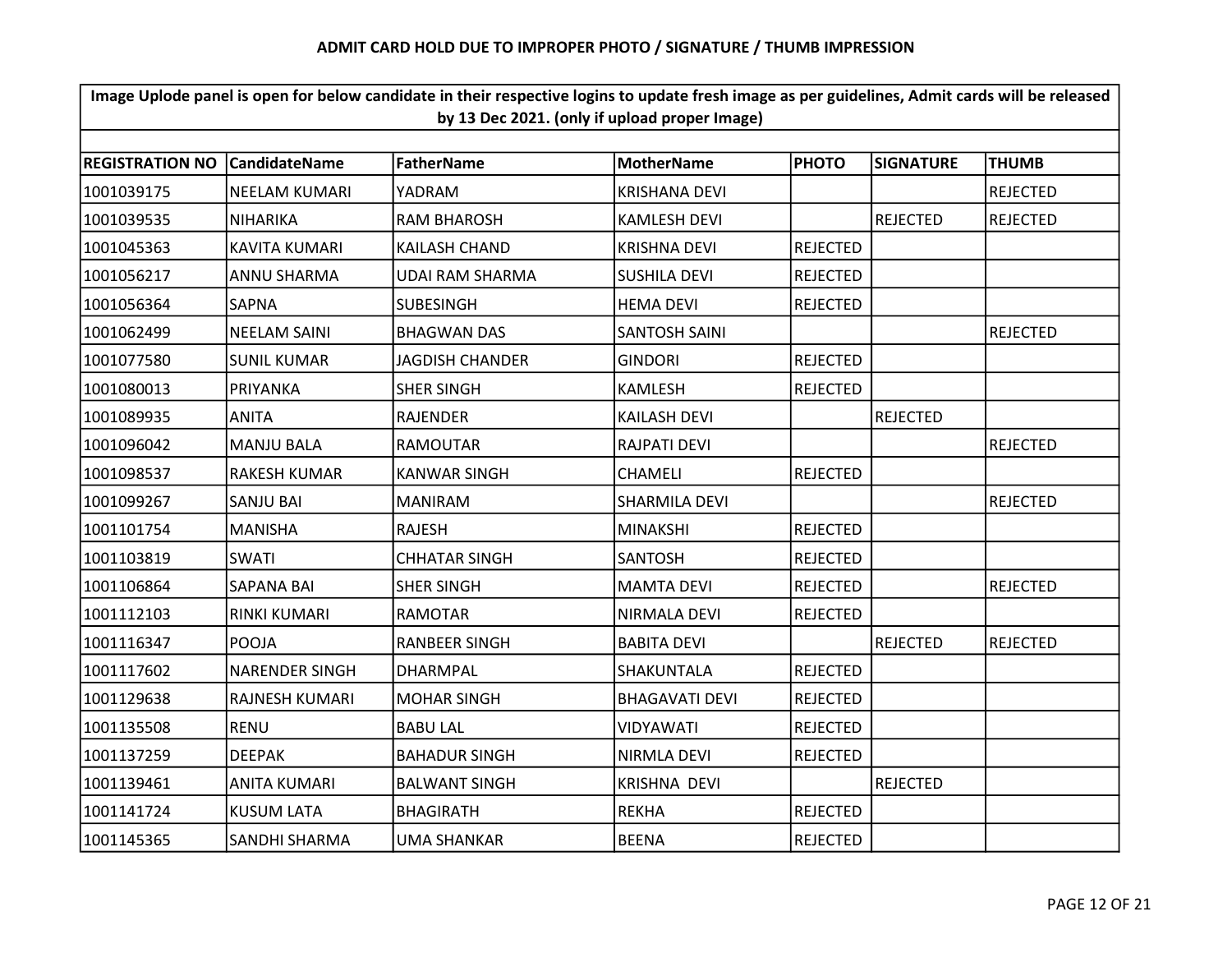| Image Uplode panel is open for below candidate in their respective logins to update fresh image as per guidelines, Admit cards will be released<br>by 13 Dec 2021. (only if upload proper Image) |                       |                                          |                           |                 |                  |                 |  |  |
|--------------------------------------------------------------------------------------------------------------------------------------------------------------------------------------------------|-----------------------|------------------------------------------|---------------------------|-----------------|------------------|-----------------|--|--|
|                                                                                                                                                                                                  |                       |                                          |                           |                 |                  |                 |  |  |
| <b>REGISTRATION NO</b>                                                                                                                                                                           | <b>CandidateName</b>  | FatherName                               | <b>MotherName</b>         | <b>PHOTO</b>    | <b>SIGNATURE</b> | <b>THUMB</b>    |  |  |
| 1001150239                                                                                                                                                                                       | <b>BHANWAR BAI</b>    | <b>SURESH SINGH</b>                      | <b>SAROJ DEVI</b>         | <b>REJECTED</b> |                  |                 |  |  |
| 1001014863                                                                                                                                                                                       | <b>BABITA KUMARI</b>  | <b>ZILE SINGH</b>                        | <b>AANO DEVI</b>          | <b>REJECTED</b> |                  |                 |  |  |
| 1001064276                                                                                                                                                                                       | <b>DISHA MALIK</b>    | <b>SUNIL MALIK</b>                       | <b>KIRAN MALIK</b>        |                 |                  | <b>REJECTED</b> |  |  |
| 1001103209                                                                                                                                                                                       | SHILPI MAHESHWARI     | SUBHASH CHANDRA MAHESHWOMVATI MAHESHWARI |                           | <b>REJECTED</b> |                  | <b>REJECTED</b> |  |  |
| 1001117714                                                                                                                                                                                       | <b>MANJU BALA</b>     | <b>KARAM SINGH</b>                       | <b>RAJ DEVI</b>           | <b>REJECTED</b> |                  |                 |  |  |
| 1001050260                                                                                                                                                                                       | <b>PINKI DEVI</b>     | <b>KARAMBIR SINGH</b>                    | <b>RAM PYARI</b>          |                 |                  | <b>REJECTED</b> |  |  |
| 1001063083                                                                                                                                                                                       | <b>PARVESH</b>        | <b>JAGBIR SINGH</b>                      | <b>KRISHNA DEVI</b>       | <b>REJECTED</b> |                  |                 |  |  |
| 1001064982                                                                                                                                                                                       | ANJU                  | <b>BIJENDER SINGH</b>                    | <b>REKHA</b>              | <b>REJECTED</b> |                  |                 |  |  |
| 1001091122                                                                                                                                                                                       | <b>RANDEEP SINGH</b>  | <b>PREM SINGH</b>                        | <b>SAVITRI</b>            | <b>REJECTED</b> |                  |                 |  |  |
| 1001100877                                                                                                                                                                                       | <b>NIDHI</b>          | <b>NARESH KUMAR</b>                      | <b>NEELAM RANI</b>        |                 |                  | <b>REJECTED</b> |  |  |
| 1001129150                                                                                                                                                                                       | <b>SARITA</b>         | <b>BHAGWANDAS</b>                        | <b>KAMLA DEVI</b>         | <b>REJECTED</b> |                  |                 |  |  |
| 1001130874                                                                                                                                                                                       | <b>SUNITA DEVI</b>    | <b>KARMBIR SINGH</b>                     | <b>SURTI DEVI</b>         | <b>REJECTED</b> |                  |                 |  |  |
| 1001133935                                                                                                                                                                                       | <b>ANJALI RANI</b>    | <b>SURENDER SINGH</b>                    | <b>MUKESH RANI</b>        |                 |                  | <b>REJECTED</b> |  |  |
| 1001143169                                                                                                                                                                                       | RAKHI BHATIA          | <b>MADAN LAL BHATIA</b>                  | <b>SAROJ BHATIA</b>       | <b>REJECTED</b> |                  |                 |  |  |
| 1001143413                                                                                                                                                                                       | <b>SUDESH</b>         | <b>RAJBIR</b>                            | LAKSHMI DEVI              | <b>REJECTED</b> |                  |                 |  |  |
| 1001145536                                                                                                                                                                                       | <b>KRISHAN KUMAR</b>  | <b>GYASAN RAM</b>                        | <b>KHUJANI DEVI</b>       |                 |                  | <b>REJECTED</b> |  |  |
| 1001150136                                                                                                                                                                                       | SHILPA RANI           | SOM NATH                                 | PUSHAPA RANI              | <b>REJECTED</b> |                  |                 |  |  |
| 1001006178                                                                                                                                                                                       | <b>MEENA</b>          | PRAMENDER KUMAR                          | SAROJ                     | <b>REJECTED</b> |                  |                 |  |  |
| 1001009275                                                                                                                                                                                       | PINKI YADAV           | <b>JAGRAM SINGH</b>                      | PUSHPA DEVI               |                 | <b>REJECTED</b>  |                 |  |  |
| 1001028866                                                                                                                                                                                       | POOJA                 | <b>TILOK CHAND</b>                       | LAXMI DEVI                | <b>REJECTED</b> |                  |                 |  |  |
| 1001029661                                                                                                                                                                                       | <b>SANTOSH KUMARI</b> | JAI SINGH                                | SHAKUNTALA DEVI           | <b>REJECTED</b> |                  |                 |  |  |
| 1001037357                                                                                                                                                                                       | SANGEETA              | MAHAVEER SINGH                           | <b>SUSHEELA DEVI</b>      | <b>REJECTED</b> |                  |                 |  |  |
| 1001044794                                                                                                                                                                                       | <b>KASHMIRA YADAV</b> | SUBHASH CHAND YADAV                      | <b>GULSHAN DEVI YADAV</b> | <b>REJECTED</b> |                  |                 |  |  |
| 1001080635                                                                                                                                                                                       | <b>ANITA KUMARI</b>   | <b>DHARM BIR</b>                         | <b>SAVITRI DEVI</b>       | <b>REJECTED</b> |                  |                 |  |  |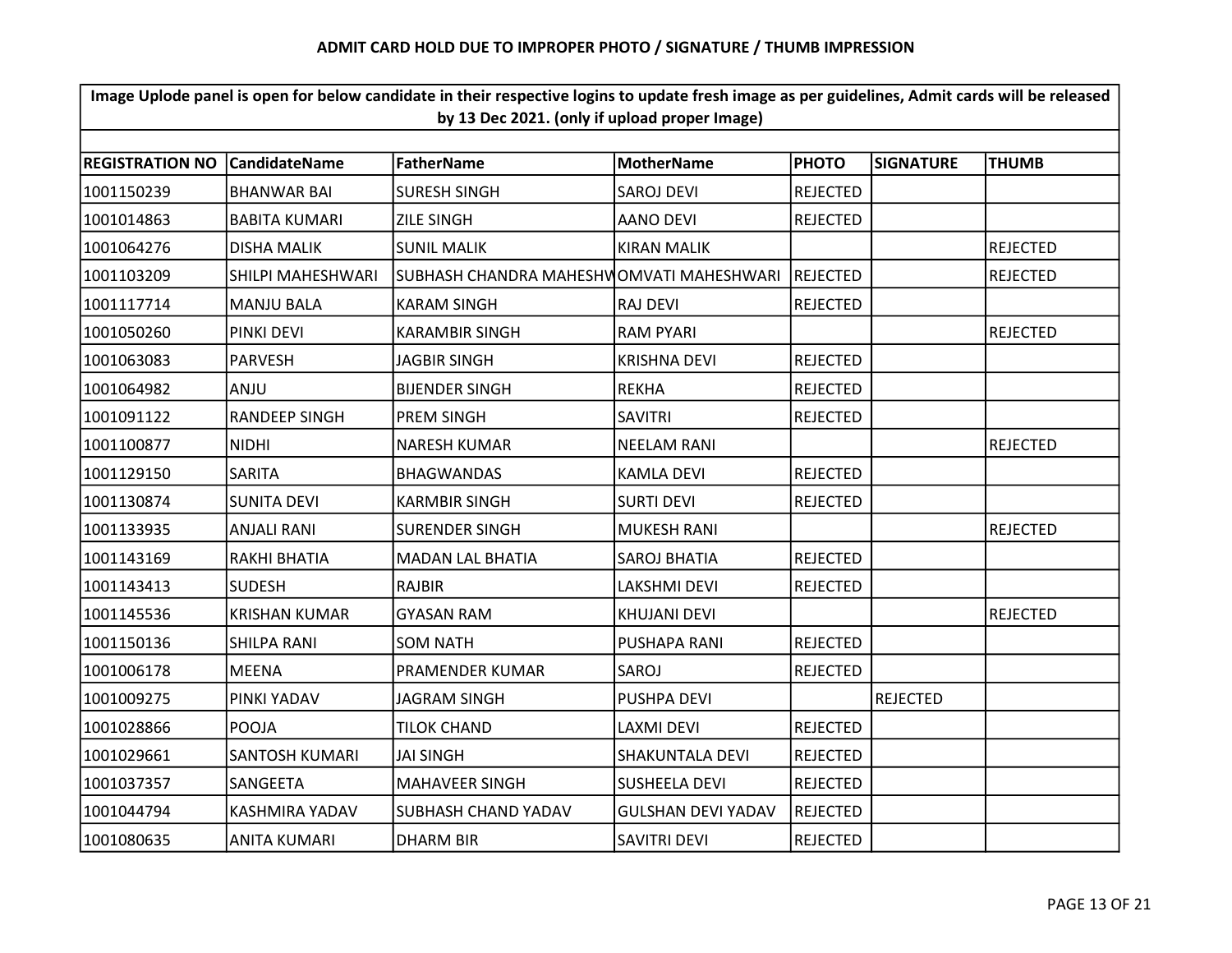| Image Uplode panel is open for below candidate in their respective logins to update fresh image as per guidelines, Admit cards will be released<br>by 13 Dec 2021. (only if upload proper Image) |                       |                         |                      |                 |                  |                 |  |
|--------------------------------------------------------------------------------------------------------------------------------------------------------------------------------------------------|-----------------------|-------------------------|----------------------|-----------------|------------------|-----------------|--|
| <b>REGISTRATION NO</b>                                                                                                                                                                           | <b>CandidateName</b>  | <b>FatherName</b>       | <b>MotherName</b>    | <b>PHOTO</b>    | <b>SIGNATURE</b> | <b>THUMB</b>    |  |
| 1001080784                                                                                                                                                                                       | POONAM YADAV          | <b>DEVENDER SINGH</b>   | <b>ASHA LATA</b>     |                 |                  | <b>REJECTED</b> |  |
| 1001081672                                                                                                                                                                                       | <b>PREETI</b>         | <b>NARESH KUMAR</b>     | <b>NEELAM DEVI</b>   | <b>REJECTED</b> |                  |                 |  |
| 1001084964                                                                                                                                                                                       | <b>SUMITRA KUMARI</b> | RAMSINGH                | <b>SANTOSH DEVI</b>  |                 |                  | <b>REJECTED</b> |  |
|                                                                                                                                                                                                  |                       | RAMPAL                  |                      | <b>REJECTED</b> |                  |                 |  |
| 1001088438                                                                                                                                                                                       | SANJU                 |                         | SAROJ KUMARI         |                 |                  |                 |  |
| 1001088902                                                                                                                                                                                       | <b>SUNITA DEVI</b>    | <b>CHHITTAR</b>         | <b>LAXMI DEVI</b>    | <b>REJECTED</b> |                  |                 |  |
| 1001092337                                                                                                                                                                                       | PUSHPA KUMARI         | <b>RAJPAL</b>           | PREM DEVI            | <b>REJECTED</b> |                  |                 |  |
| 1001096700                                                                                                                                                                                       | <b>RINKEE</b>         | SATYA NARAYAN           | <b>SUMAN DEVI</b>    | <b>REJECTED</b> |                  |                 |  |
| 1001098319                                                                                                                                                                                       | <b>MANJU BALA</b>     | <b>SATYA DEV</b>        | <b>BHUTERI DEVI</b>  | <b>REJECTED</b> |                  |                 |  |
| 1001102815                                                                                                                                                                                       | <b>JYOTI SHARMA</b>   | <b>GHANSHYAM SHARMA</b> | <b>LALITA DEVI</b>   | <b>REJECTED</b> |                  |                 |  |
| 1001109009                                                                                                                                                                                       | <b>MONIKA</b>         | MOOL CHAND              | SHARMILA DEVI        | <b>REJECTED</b> |                  |                 |  |
| 1001110310                                                                                                                                                                                       | <b>MONIKA</b>         | <b>SURENDER SINGH</b>   | <b>MEGHNA</b>        | <b>REJECTED</b> |                  |                 |  |
| 1001110465                                                                                                                                                                                       | <b>BEENA KUMARI</b>   | RAJKUMAR YADAV          | <b>SUSHEELA DEVI</b> | <b>REJECTED</b> |                  |                 |  |
| 1001113700                                                                                                                                                                                       | <b>NEELAM KUMARI</b>  | <b>SHAMSHER SINGH</b>   | <b>KRISHNA DEVI</b>  | <b>REJECTED</b> |                  |                 |  |
| 1001118472                                                                                                                                                                                       | <b>SUMIT KUMARI</b>   | <b>NARESH KUMAR</b>     | <b>BANARASI DEVI</b> | <b>REJECTED</b> |                  |                 |  |
| 1001129770                                                                                                                                                                                       | <b>NEHA YADAV</b>     | RAJESH KUMAR YADAV      | <b>NEELAM YADAV</b>  | <b>REJECTED</b> |                  |                 |  |
| 1001130742                                                                                                                                                                                       | <b>VINAYA SHEEL</b>   | <b>VEDVIRT</b>          | <b>KAMLESH DEVI</b>  | <b>REJECTED</b> |                  |                 |  |
| 1001131090                                                                                                                                                                                       | <b>RAO MOHINI</b>     | <b>JILE SINGH</b>       | <b>SHARMILA DEVI</b> | <b>REJECTED</b> |                  |                 |  |
| 1001136997                                                                                                                                                                                       | <b>ANKIT KUMAR</b>    | <b>RAJ KUMAR</b>        | <b>SUNITA DEVI</b>   | <b>REJECTED</b> |                  |                 |  |
| 1001137108                                                                                                                                                                                       | <b>CHETNA</b>         | <b>SHAMSHER SINGH</b>   | <b>ROSHNI DEVI</b>   | <b>REJECTED</b> |                  |                 |  |
| 1001140027                                                                                                                                                                                       | <b>MAMTA BHARDWAJ</b> | <b>SUBHASH SHARMA</b>   | PAREM LATA           | <b>REJECTED</b> |                  |                 |  |
| 1001145339                                                                                                                                                                                       | <b>REKHA</b>          | <b>TEK CHAND</b>        | PREM KUMARI          | <b>REJECTED</b> |                  |                 |  |
| 1001150897                                                                                                                                                                                       | NISHA KUMARI          | SATYAVIR SINGH          | <b>SAVITA DEVI</b>   | <b>REJECTED</b> |                  |                 |  |
| 1001156690                                                                                                                                                                                       | <b>ANKIT YADAV</b>    | <b>SHYAM SUNDAR</b>     | SAROJ DEVI           |                 | <b>REJECTED</b>  |                 |  |
| 1001032053                                                                                                                                                                                       | <b>JYOTI</b>          | <b>JASBIR SINGH</b>     | <b>SUNITA DEVI</b>   |                 | <b>REJECTED</b>  |                 |  |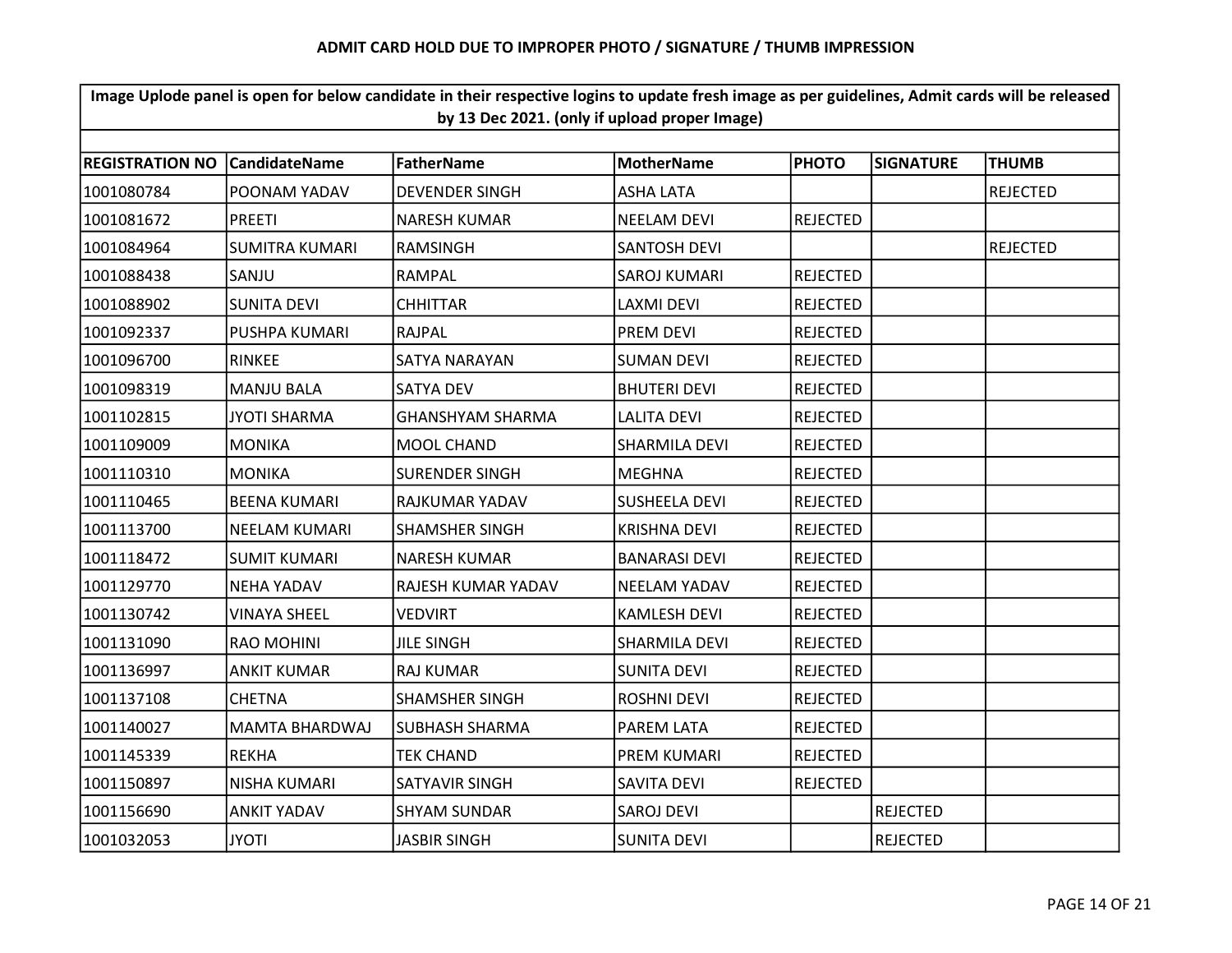| Image Uplode panel is open for below candidate in their respective logins to update fresh image as per guidelines, Admit cards will be released<br>by 13 Dec 2021. (only if upload proper Image) |                        |                                          |                        |                 |                  |                 |  |  |
|--------------------------------------------------------------------------------------------------------------------------------------------------------------------------------------------------|------------------------|------------------------------------------|------------------------|-----------------|------------------|-----------------|--|--|
|                                                                                                                                                                                                  |                        |                                          |                        |                 |                  |                 |  |  |
| <b>REGISTRATION NO</b>                                                                                                                                                                           | <b>CandidateName</b>   | <b>FatherName</b>                        | <b>MotherName</b>      | <b>PHOTO</b>    | <b>SIGNATURE</b> | <b>THUMB</b>    |  |  |
| 1001046234                                                                                                                                                                                       | <b>OM PATI</b>         | <b>SURAT SINGH</b>                       | <b>KASTURI DEVI</b>    | <b>REJECTED</b> |                  |                 |  |  |
| 1001048381                                                                                                                                                                                       | <b>ROHIT</b>           | <b>RAJESH</b>                            | <b>AJEK</b>            | <b>REJECTED</b> |                  |                 |  |  |
| 1001055606                                                                                                                                                                                       | <b>JYOTI</b>           | <b>OM PRAKSH</b>                         | <b>SANTOSH</b>         | <b>REJECTED</b> |                  |                 |  |  |
| 1001076018                                                                                                                                                                                       | <b>JYOTI</b>           | TASVIR SINGH SINDHU                      | SHEELA DEVI            |                 |                  | <b>REJECTED</b> |  |  |
| 1001077660                                                                                                                                                                                       | <b>SUSHMA</b>          | <b>KANWAL SINGH</b>                      | <b>SANTOSH DEVI</b>    | <b>REJECTED</b> |                  |                 |  |  |
| 1001078263                                                                                                                                                                                       | <b>SARITA</b>          | <b>BALJIT</b>                            | <b>BHAGWATI DEVI</b>   | <b>REJECTED</b> |                  |                 |  |  |
| 1001078700                                                                                                                                                                                       | <b>PREETI</b>          | BALMUKUND                                | <b>SUSHILA</b>         | <b>REJECTED</b> |                  |                 |  |  |
| 1001092852                                                                                                                                                                                       | <b>PREETI</b>          | <b>RAJENDER</b>                          | <b>SANTOSH</b>         |                 | <b>REJECTED</b>  | <b>REJECTED</b> |  |  |
| 1001103552                                                                                                                                                                                       | <b>SUNIL KUMAR</b>     | <b>VIRENDER SINGH</b>                    | <b>SANTOSH</b>         | <b>REJECTED</b> |                  |                 |  |  |
| 1001108864                                                                                                                                                                                       | <b>REENA</b>           | RAMESHWAR DAS                            | <b>SHAKUNTALA DEVI</b> | <b>REJECTED</b> |                  |                 |  |  |
| 1001109627                                                                                                                                                                                       | <b>NAVIN</b>           | <b>RAJ SINGH</b>                         | <b>ROSHNI DEVI</b>     | <b>REJECTED</b> |                  |                 |  |  |
| 1001128944                                                                                                                                                                                       | <b>SARITA</b>          | <b>RAJ SINGH</b>                         | <b>SUDESH</b>          | <b>REJECTED</b> |                  |                 |  |  |
| 1001134449                                                                                                                                                                                       | <b>KANTA</b>           | <b>BALBIR SINGH</b>                      | RAJWANTI               | <b>REJECTED</b> |                  |                 |  |  |
| 1001137170                                                                                                                                                                                       | <b>NISHA SAINI</b>     | <b>BALWANT SINGH</b>                     | <b>ANITA SAINI</b>     | <b>REJECTED</b> |                  |                 |  |  |
| 1001140178                                                                                                                                                                                       | <b>SAVITA</b>          | <b>BALWAN SINGH</b>                      | <b>BHAGWANTI DEVI</b>  | <b>REJECTED</b> |                  |                 |  |  |
| 1001144635                                                                                                                                                                                       | <b>SUNIL</b>           | <b>VIKRAM</b>                            | SANJAY                 | <b>REJECTED</b> |                  |                 |  |  |
| 1001151760                                                                                                                                                                                       | <b>ANJU BALA</b>       | DHARAMPAL                                | <b>BIRMATI</b>         | <b>REJECTED</b> |                  |                 |  |  |
| 1001151946                                                                                                                                                                                       | <b>HIMANI</b>          | PARVEEN BANSAL                           | PUSHPA BANSAL          |                 |                  | <b>REJECTED</b> |  |  |
| 1001156606                                                                                                                                                                                       | <b>SEEMA</b>           | RAM PAL                                  | <b>KAMLESH</b>         | <b>REJECTED</b> |                  |                 |  |  |
| 1001045091                                                                                                                                                                                       |                        | SUMESH SINGH MITTAISURENDER SINGH MITTAL | <b>SUNITA RANI</b>     |                 |                  | <b>REJECTED</b> |  |  |
| 1001050404                                                                                                                                                                                       | <b>MONIKA</b>          | <b>MEVA SINGH</b>                        | KAUSHILYA              | <b>REJECTED</b> |                  |                 |  |  |
| 1001051657                                                                                                                                                                                       | PINKI RANI             | <b>BHEERA RAM</b>                        | LAJWANTI               | <b>REJECTED</b> |                  |                 |  |  |
| 1001079204                                                                                                                                                                                       | <b>HARVINDER SINGH</b> | <b>DIWAN CHAND</b>                       | <b>RANJEET KAUR</b>    | <b>REJECTED</b> |                  |                 |  |  |
| 1001106926                                                                                                                                                                                       | <b>GAGANDEEP KAUR</b>  | <b>KAUR SINGH</b>                        | <b>SUKHJEET KAUR</b>   | <b>REJECTED</b> |                  |                 |  |  |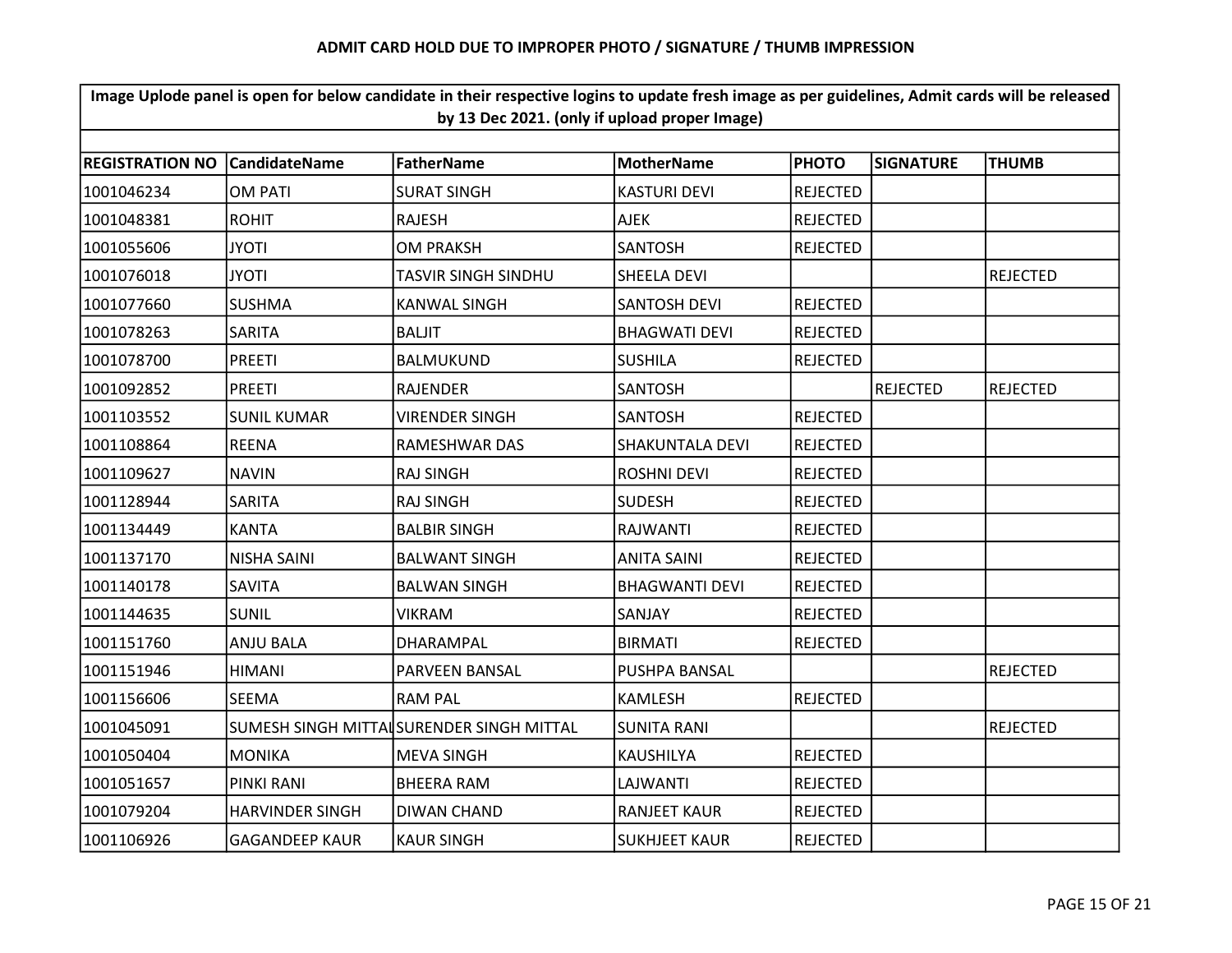| Image Uplode panel is open for below candidate in their respective logins to update fresh image as per guidelines, Admit cards will be released<br>by 13 Dec 2021. (only if upload proper Image) |                        |                           |                        |                 |                  |                 |  |  |  |  |
|--------------------------------------------------------------------------------------------------------------------------------------------------------------------------------------------------|------------------------|---------------------------|------------------------|-----------------|------------------|-----------------|--|--|--|--|
|                                                                                                                                                                                                  |                        |                           |                        |                 |                  |                 |  |  |  |  |
| <b>REGISTRATION NO</b>                                                                                                                                                                           | <b>CandidateName</b>   | <b>FatherName</b>         | <b>MotherName</b>      | <b>PHOTO</b>    | <b>SIGNATURE</b> | <b>THUMB</b>    |  |  |  |  |
| 1001111970                                                                                                                                                                                       | <b>SUSHIL KUMAR</b>    | <b>BHAGAT RAM</b>         | PHOOL WATI             | <b>REJECTED</b> |                  |                 |  |  |  |  |
| 1001124364                                                                                                                                                                                       | <b>ARASHPREET KAUR</b> | <b>BALWANT SINGH</b>      | PARAMJIT KAUR          | <b>REJECTED</b> |                  |                 |  |  |  |  |
| 1001152185                                                                                                                                                                                       | <b>KOMAL PREET</b>     | <b>HARJINDER SINGH</b>    | <b>GURMEET KAUR</b>    | <b>REJECTED</b> |                  |                 |  |  |  |  |
| 1001152469                                                                                                                                                                                       | SANDEEP KUMAR          | <b>INDRAJ</b>             | SAVITRI DEVI           |                 |                  | <b>REJECTED</b> |  |  |  |  |
| 1001004119                                                                                                                                                                                       | <b>VICKEY RANI</b>     | PRATAP SINGH              | RAMRATI                | <b>REJECTED</b> |                  |                 |  |  |  |  |
| 1001006771                                                                                                                                                                                       | YOGESH DAHIYA          | <b>SATVIR SINGH</b>       | <b>SUSHEELA DEVI</b>   |                 |                  | <b>REJECTED</b> |  |  |  |  |
| 1001021230                                                                                                                                                                                       | <b>AARTI</b>           | <b>RAJESH</b>             | PHOOLWATI              |                 | <b>REJECTED</b>  |                 |  |  |  |  |
| 1001027849                                                                                                                                                                                       | <b>ANNU RANI</b>       | <b>HARI KISHAN</b>        | <b>SUNITA DEVI</b>     | <b>REJECTED</b> |                  |                 |  |  |  |  |
| 1001030748                                                                                                                                                                                       | SONIA                  | <b>RISHI RAM</b>          | VIDYA DEVI             | <b>REJECTED</b> |                  |                 |  |  |  |  |
| 1001068652                                                                                                                                                                                       | JANU                   | PALE RAM                  | KAUSHALYA DEVI         | <b>REJECTED</b> |                  |                 |  |  |  |  |
| 1001073558                                                                                                                                                                                       | <b>RITU RANI</b>       | <b>SURESH KUMAR</b>       | <b>ANITA DEVI</b>      |                 |                  | <b>REJECTED</b> |  |  |  |  |
| 1001092264                                                                                                                                                                                       | SONAM                  | <b>RAJEEV KUMAR</b>       | <b>REENU DEVI</b>      | <b>REJECTED</b> |                  |                 |  |  |  |  |
| 1001092791                                                                                                                                                                                       | <b>JYOTI</b>           | <b>RAMNIWAS</b>           | <b>BHATERI DEVI</b>    | <b>REJECTED</b> |                  |                 |  |  |  |  |
| 1001094302                                                                                                                                                                                       | SEEMA                  | <b>UMED SINGH AHLAWAT</b> | <b>BIMLA</b>           | <b>REJECTED</b> |                  |                 |  |  |  |  |
| 1001097249                                                                                                                                                                                       | <b>RITU</b>            | VIJAYPAL                  | <b>NIRMALA</b>         | <b>REJECTED</b> |                  | <b>REJECTED</b> |  |  |  |  |
| 1001107292                                                                                                                                                                                       | <b>MONIKA</b>          | <b>JAI SINGH</b>          | <b>DARSHNA</b>         |                 |                  | <b>REJECTED</b> |  |  |  |  |
| 1001114482                                                                                                                                                                                       | <b>AMIT KUMAR</b>      | LAXMI NARAIN              | <b>MURTI DEVI</b>      | REJECTED        |                  |                 |  |  |  |  |
| 1001119404                                                                                                                                                                                       | <b>NEELAM DEVI</b>     | <b>RAMPHAL</b>            | <b>MEENA ROHILLA</b>   | <b>REJECTED</b> |                  |                 |  |  |  |  |
| 1001121282                                                                                                                                                                                       | <b>RITU</b>            | <b>JASBIR SINGH</b>       | <b>ANITA</b>           | <b>REJECTED</b> |                  |                 |  |  |  |  |
| 1001124552                                                                                                                                                                                       | <b>JYOTI</b>           | <b>ANGAD SINGH</b>        | PARKASHI DEVI          | <b>REJECTED</b> |                  |                 |  |  |  |  |
| 1001124703                                                                                                                                                                                       | <b>RITURAJ</b>         | <b>BALJEET SINGH</b>      | <b>SUDESH DEVI</b>     | <b>REJECTED</b> |                  |                 |  |  |  |  |
| 1001129355                                                                                                                                                                                       | <b>KUSUM</b>           | <b>DEVENDER SINGH</b>     | <b>SANTOSH DEVI</b>    | <b>REJECTED</b> |                  |                 |  |  |  |  |
| 1001129774                                                                                                                                                                                       | <b>RENU</b>            | SH INDER SAIN             | <b>POONAM</b>          | <b>REJECTED</b> |                  |                 |  |  |  |  |
| 1001138606                                                                                                                                                                                       | PRATIBHA CHHIKARA      | JOGINDER SINGH CHHIKARA   | <b>SUDESH CHHIKARA</b> | <b>REJECTED</b> |                  |                 |  |  |  |  |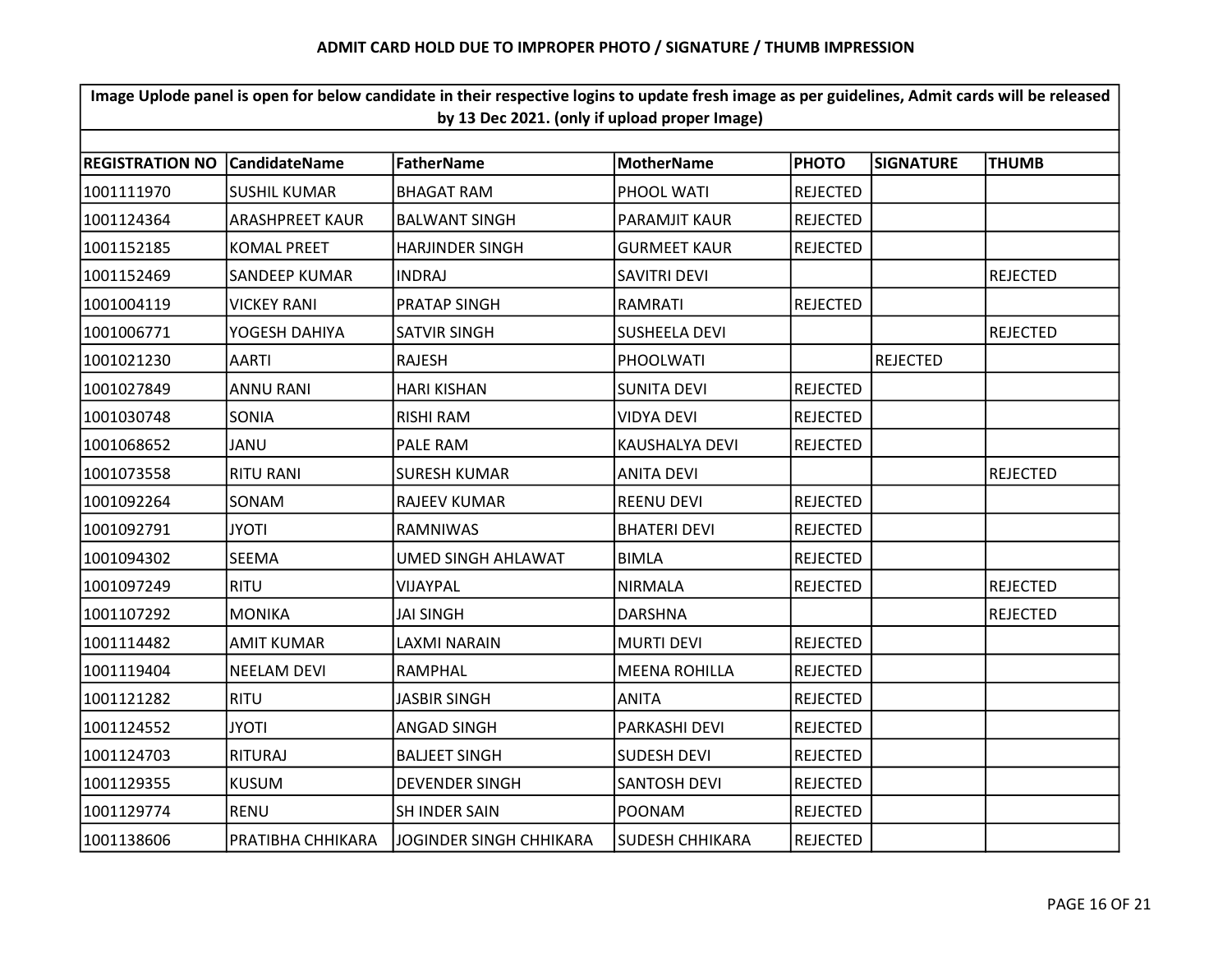| Image Uplode panel is open for below candidate in their respective logins to update fresh image as per guidelines, Admit cards will be released<br>by 13 Dec 2021. (only if upload proper Image) |                      |                     |                      |                 |                  |                 |  |  |
|--------------------------------------------------------------------------------------------------------------------------------------------------------------------------------------------------|----------------------|---------------------|----------------------|-----------------|------------------|-----------------|--|--|
|                                                                                                                                                                                                  |                      |                     |                      |                 |                  |                 |  |  |
| <b>REGISTRATION NO</b>                                                                                                                                                                           | <b>CandidateName</b> | <b>FatherName</b>   | <b>MotherName</b>    | <b>PHOTO</b>    | <b>SIGNATURE</b> | <b>THUMB</b>    |  |  |
| 1001143684                                                                                                                                                                                       | <b>SHAKTI SINGH</b>  | SATPAL              | <b>KAILASH DEVI</b>  | <b>REJECTED</b> |                  |                 |  |  |
| 1001146749                                                                                                                                                                                       | <b>BABITA</b>        | VAZIR CHAND         | SAROJ                | <b>REJECTED</b> |                  |                 |  |  |
| 1001149024                                                                                                                                                                                       | <b>PREETI</b>        | <b>CHAND RAM</b>    | <b>GULAB KAUR</b>    | <b>REJECTED</b> |                  |                 |  |  |
| 1001157119                                                                                                                                                                                       | <b>SUMITRA</b>       | LAXMI NARAIN        | <b>KAMLESH</b>       |                 |                  | <b>REJECTED</b> |  |  |
| 1001012577                                                                                                                                                                                       | POOJA DEVI           | RAJENDER KUMAR      | <b>DARSHANI DEVI</b> |                 | <b>REJECTED</b>  |                 |  |  |
| 1001030915                                                                                                                                                                                       | SONIA DEVI           | SATPAL              | <b>KRISHNA DEVI</b>  | <b>REJECTED</b> |                  |                 |  |  |
| 1001041978                                                                                                                                                                                       | ANURADHA NAGRA       | PARKASH CHAND NAGRA | NIRMALA DEVI         |                 | <b>REJECTED</b>  |                 |  |  |
| 1001051476                                                                                                                                                                                       | <b>SANJEEV KUMAR</b> | <b>SUKH RAM</b>     | TULSA DEVI           | <b>REJECTED</b> |                  |                 |  |  |
| 1001051672                                                                                                                                                                                       | <b>RUBI RANI</b>     | PHOOL SINGH         | PRITAM KAUR          | <b>REJECTED</b> |                  |                 |  |  |
| 1001079897                                                                                                                                                                                       | <b>POONAM</b>        | <b>SATYA PAL</b>    | PERMESHWARI          | <b>REJECTED</b> |                  |                 |  |  |
| 1001099256                                                                                                                                                                                       | <b>GURDEEP KAUR</b>  | PARAMJEET SINGH     | <b>SHOMI DEVI</b>    | <b>REJECTED</b> | REJECTED         | <b>REJECTED</b> |  |  |
| 1001117621                                                                                                                                                                                       | <b>DHIKSHA RANI</b>  | PARMOD KUMAR        | <b>KIRAN</b>         | <b>REJECTED</b> |                  |                 |  |  |
| 1001124361                                                                                                                                                                                       | <b>KRISHAN PAL</b>   | <b>OM PARKASH</b>   | <b>BALA DEVI</b>     | <b>REJECTED</b> |                  |                 |  |  |
| 1001141740                                                                                                                                                                                       | ANU                  | PAWAN KUMAR         | <b>SANTOSH RANI</b>  | <b>REJECTED</b> |                  |                 |  |  |
| 1001142416                                                                                                                                                                                       | <b>GURDEEP</b>       | <b>CHAMELA RAM</b>  | <b>BACHNI DEVI</b>   | <b>REJECTED</b> |                  |                 |  |  |
| 1001152277                                                                                                                                                                                       | <b>KUSUM DEVI</b>    | <b>MAYA RAM</b>     | SHAKUNTLA DEVI       | <b>REJECTED</b> |                  |                 |  |  |
| 1001015945                                                                                                                                                                                       | LATA                 | <b>GULVEER</b>      | <b>DEVKI</b>         | <b>REJECTED</b> |                  |                 |  |  |
| 1001015992                                                                                                                                                                                       | <b>REKHA DEVI</b>    | SATISH KUMAR        | <b>HARBATI</b>       | <b>REJECTED</b> |                  |                 |  |  |
| 1001022862                                                                                                                                                                                       | <b>SAVITA</b>        | <b>IMRAT</b>        | <b>SANTA DEVI</b>    | <b>REJECTED</b> |                  |                 |  |  |
| 1001041224                                                                                                                                                                                       | <b>BHARTI SHARMA</b> | <b>SHER SINGH</b>   | <b>RADHA DEVI</b>    | <b>REJECTED</b> |                  |                 |  |  |
| 1001045771                                                                                                                                                                                       | LEKH RAJ             | <b>DEEP CHAND</b>   | ANANADI              | <b>REJECTED</b> |                  |                 |  |  |
| 1001051892                                                                                                                                                                                       | <b>RATI DEVI</b>     | PRAHLAD             | KAMLESH              | <b>REJECTED</b> |                  |                 |  |  |
| 1001064090                                                                                                                                                                                       | PRIYANKA             | <b>BHIM SINGH</b>   | PREM LATA            | <b>REJECTED</b> |                  |                 |  |  |
| 1001080253                                                                                                                                                                                       | <b>DEEPIKA JOSHI</b> | KHYALI RAM JOSHI    | <b>KAMLA JOSHI</b>   | <b>REJECTED</b> |                  |                 |  |  |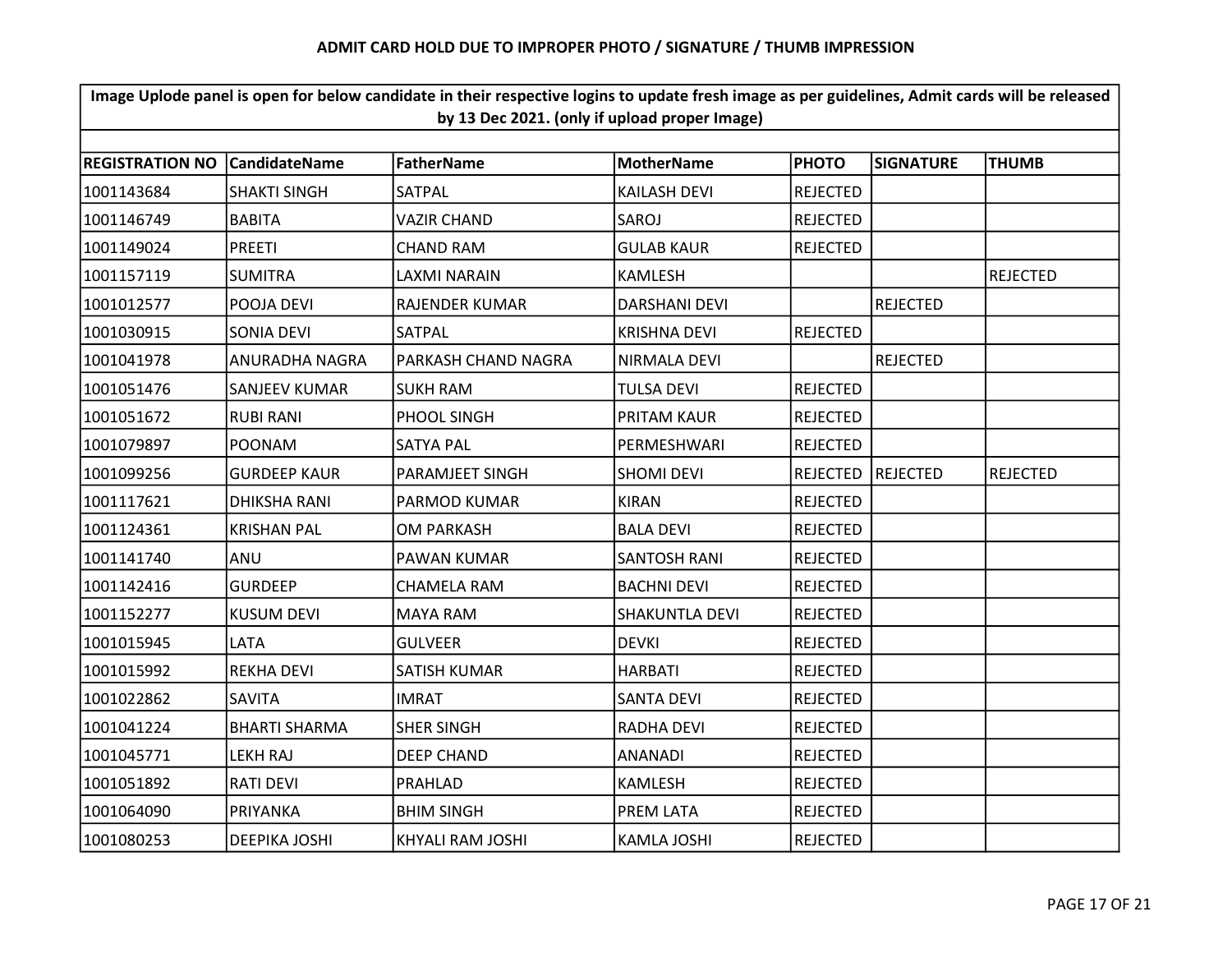| Image Uplode panel is open for below candidate in their respective logins to update fresh image as per guidelines, Admit cards will be released<br>by 13 Dec 2021. (only if upload proper Image) |                                                                                                                                              |                        |                     |                 |                 |                 |  |  |  |  |
|--------------------------------------------------------------------------------------------------------------------------------------------------------------------------------------------------|----------------------------------------------------------------------------------------------------------------------------------------------|------------------------|---------------------|-----------------|-----------------|-----------------|--|--|--|--|
|                                                                                                                                                                                                  | <b>FatherName</b><br><b>REGISTRATION NO</b><br><b>CandidateName</b><br><b>MotherName</b><br><b>PHOTO</b><br><b>SIGNATURE</b><br><b>THUMB</b> |                        |                     |                 |                 |                 |  |  |  |  |
|                                                                                                                                                                                                  |                                                                                                                                              |                        |                     |                 |                 |                 |  |  |  |  |
| 1001083814                                                                                                                                                                                       | SHEETAL                                                                                                                                      | <b>DHARMENDER</b>      | <b>GEETA</b>        | <b>REJECTED</b> |                 |                 |  |  |  |  |
| 1001086784                                                                                                                                                                                       | <b>OM PRAKASH</b>                                                                                                                            | <b>RAMESH CHAND</b>    | <b>HARDAM</b>       | <b>REJECTED</b> |                 |                 |  |  |  |  |
| 1001092399                                                                                                                                                                                       | <b>MOHIT</b>                                                                                                                                 | <b>SURESH KUMAR</b>    | <b>MITHLESH</b>     | <b>REJECTED</b> |                 |                 |  |  |  |  |
| 1001097071                                                                                                                                                                                       | <b>POONAM</b>                                                                                                                                | <b>BIJENDER SINGH</b>  | SATYAWATI           | REJECTED        |                 |                 |  |  |  |  |
| 1001098643                                                                                                                                                                                       | CHANCHAL                                                                                                                                     | <b>OM PRAKASH</b>      | <b>SEVA DEVI</b>    | <b>REJECTED</b> |                 |                 |  |  |  |  |
| 1001106063                                                                                                                                                                                       | <b>KASHISH CHAWLA</b>                                                                                                                        | <b>BALRAM CHAWLA</b>   | TAJENDER PAL KAUR   | <b>REJECTED</b> |                 |                 |  |  |  |  |
| 1001112444                                                                                                                                                                                       | <b>KOMAL</b>                                                                                                                                 | <b>DEVDUTT</b>         | <b>KAVITA</b>       | <b>REJECTED</b> |                 |                 |  |  |  |  |
| 1001116389                                                                                                                                                                                       | <b>NEETU SHARMA</b>                                                                                                                          | <b>NAND KISHOR</b>     | SHEELA              | <b>REJECTED</b> |                 |                 |  |  |  |  |
| 1001122776                                                                                                                                                                                       | <b>POOJA</b>                                                                                                                                 | RAMESHWAR PRASAD       | RAJNI               |                 |                 | <b>REJECTED</b> |  |  |  |  |
| 1001123086                                                                                                                                                                                       | <b>BABITA DEVI</b>                                                                                                                           | TAJPAL                 | <b>RANI MAK</b>     | <b>REJECTED</b> |                 |                 |  |  |  |  |
| 1001125198                                                                                                                                                                                       | <b>BHAGIRATH</b>                                                                                                                             | <b>KUMAR PAL</b>       | <b>JANKI DEVI</b>   | <b>REJECTED</b> |                 |                 |  |  |  |  |
| 1001125380                                                                                                                                                                                       | <b>PRITI</b>                                                                                                                                 | <b>SUKHVIR</b>         | <b>RAJO</b>         | <b>REJECTED</b> |                 |                 |  |  |  |  |
| 1001126128                                                                                                                                                                                       | <b>MINAKSHI</b>                                                                                                                              | RAVI DUTT SHARMA       | <b>DAYAWATI</b>     | <b>REJECTED</b> |                 |                 |  |  |  |  |
| 1001129076                                                                                                                                                                                       | <b>POONAM</b>                                                                                                                                | <b>RAJBIR</b>          | <b>BIJENDARI</b>    | <b>REJECTED</b> |                 |                 |  |  |  |  |
| 1001140438                                                                                                                                                                                       | <b>JYOTI RANI</b>                                                                                                                            | <b>KANHAIYA LAL</b>    | <b>MITHLESH</b>     | <b>REJECTED</b> |                 |                 |  |  |  |  |
| 1001150270                                                                                                                                                                                       | <b>KUSUM LATA</b>                                                                                                                            | <b>RAM NARAYAN</b>     | <b>PREM BATI</b>    | REJECTED        |                 |                 |  |  |  |  |
| 1001004485                                                                                                                                                                                       | <b>MANISHA</b>                                                                                                                               | <b>SURENDER SHARMA</b> | <b>MEENU</b>        |                 | <b>REJECTED</b> |                 |  |  |  |  |
| 1001007627                                                                                                                                                                                       | <b>AJAY</b>                                                                                                                                  | <b>RAJPAL</b>          | SAROJ               | <b>REJECTED</b> |                 |                 |  |  |  |  |
| 1001017188                                                                                                                                                                                       | POONAM KUMARI                                                                                                                                | SATYAVEER SINGH        | <b>BHATERI DEVI</b> | <b>REJECTED</b> |                 |                 |  |  |  |  |
| 1001037918                                                                                                                                                                                       | <b>SEEMA</b>                                                                                                                                 | <b>HARGYAN</b>         | <b>SUNITA DEVI</b>  | <b>REJECTED</b> |                 |                 |  |  |  |  |
| 1001066630                                                                                                                                                                                       | <b>SWATI KHOKHAR</b>                                                                                                                         | <b>SATPAL KHOKHAR</b>  | <b>AMRESH DEVI</b>  | <b>REJECTED</b> |                 |                 |  |  |  |  |
| 1001080370                                                                                                                                                                                       | <b>SUKHBIR</b>                                                                                                                               | <b>TARA CHAND</b>      | CHANDRO             | <b>REJECTED</b> |                 |                 |  |  |  |  |
| 1001086271                                                                                                                                                                                       | <b>KOMAL</b>                                                                                                                                 | RAJPAL                 | <b>BABLI</b>        | <b>REJECTED</b> |                 |                 |  |  |  |  |
| 1001087340                                                                                                                                                                                       | <b>KAVITA DEVI</b>                                                                                                                           | SATPAL                 | <b>SUMAN</b>        | <b>REJECTED</b> |                 |                 |  |  |  |  |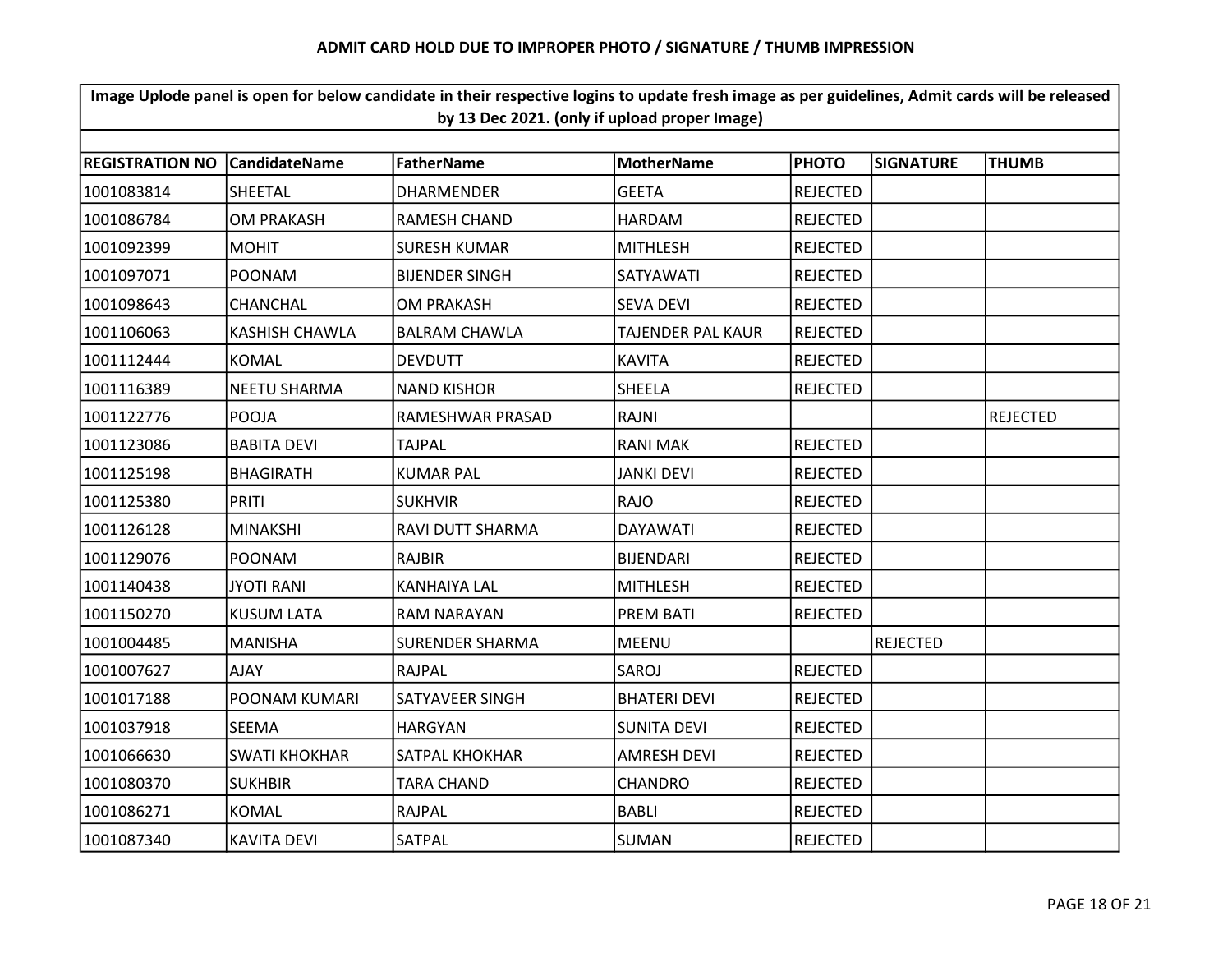| Image Uplode panel is open for below candidate in their respective logins to update fresh image as per guidelines, Admit cards will be released<br>by 13 Dec 2021. (only if upload proper Image) |                       |                        |                       |                 |                  |                 |  |  |
|--------------------------------------------------------------------------------------------------------------------------------------------------------------------------------------------------|-----------------------|------------------------|-----------------------|-----------------|------------------|-----------------|--|--|
|                                                                                                                                                                                                  |                       |                        |                       |                 |                  |                 |  |  |
| <b>REGISTRATION NO</b>                                                                                                                                                                           | <b>CandidateName</b>  | FatherName             | <b>MotherName</b>     | <b>PHOTO</b>    | <b>SIGNATURE</b> | <b>THUMB</b>    |  |  |
| 1001104956                                                                                                                                                                                       | <b>KULDEEP SINGH</b>  | <b>DILBAG SINGH</b>    | <b>RAJBALA</b>        | <b>REJECTED</b> |                  |                 |  |  |
| 1001105477                                                                                                                                                                                       | <b>MUNESH</b>         | <b>BALBIR</b>          | <b>SANTOSH</b>        | <b>REJECTED</b> |                  |                 |  |  |
| 1001110106                                                                                                                                                                                       | <b>KIRAN KUMARI</b>   | <b>RAMBIR SINGH</b>    | <b>SURAJ KALA</b>     | <b>REJECTED</b> |                  |                 |  |  |
| 1001117312                                                                                                                                                                                       | <b>MANJU KUMARI</b>   | CHHAJU RAM             | <b>CHANDER PATI</b>   | <b>REJECTED</b> |                  |                 |  |  |
| 1001118800                                                                                                                                                                                       | PRITAM KUMARI         | <b>RAMESH</b>          | LILAWATI              |                 |                  | <b>REJECTED</b> |  |  |
| 1001126073                                                                                                                                                                                       | DEEPIKA SHARMA        | <b>KISHAN LAL</b>      | SHASHI BALA           | <b>REJECTED</b> |                  |                 |  |  |
| 1001133897                                                                                                                                                                                       | <b>USHA KUMARI</b>    | <b>RANDHIR SINGH</b>   | <b>SHARDA</b>         |                 | <b>REJECTED</b>  |                 |  |  |
| 1001135602                                                                                                                                                                                       | <b>MEGHA</b>          | <b>SURESH KUMAR</b>    | <b>SARITA DEVI</b>    | <b>REJECTED</b> |                  |                 |  |  |
| 1001138499                                                                                                                                                                                       | <b>MANISHA KUMARI</b> | <b>VIRENDER SINGH</b>  | <b>ROSHANI</b>        | <b>REJECTED</b> |                  |                 |  |  |
| 1001140457                                                                                                                                                                                       | <b>SUNITA</b>         | <b>JAI BHAGWAN</b>     | <b>MADHU BALA</b>     |                 | <b>REJECTED</b>  | <b>REJECTED</b> |  |  |
| 1001142180                                                                                                                                                                                       | <b>VIKASH</b>         | <b>OMPAL</b>           | <b>KITABO DEVI</b>    | <b>REJECTED</b> | REJECTED         | <b>REJECTED</b> |  |  |
| 1001149826                                                                                                                                                                                       | <b>BHANWATI</b>       | <b>SUBE SINGH</b>      | <b>SAHAB KAUR</b>     | <b>REJECTED</b> |                  |                 |  |  |
| 1001154712                                                                                                                                                                                       | <b>MONIKA</b>         | <b>DEVENDER</b>        | <b>BIMLA</b>          | <b>REJECTED</b> |                  |                 |  |  |
| 1001017107                                                                                                                                                                                       | MOHD ALEEM            | SULEMAN                | <b>BISMILLAH</b>      | <b>REJECTED</b> |                  |                 |  |  |
| 1001050306                                                                                                                                                                                       | <b>MOHD ZAVED</b>     | AAS MOHD               | <b>SABEENA</b>        | <b>REJECTED</b> |                  |                 |  |  |
| 1001075542                                                                                                                                                                                       | RAKHI                 | <b>BHARAT BHUSHAN</b>  | USHA DEVI             | <b>REJECTED</b> |                  | <b>REJECTED</b> |  |  |
| 1001111805                                                                                                                                                                                       | <b>MUSTAK</b>         | <b>ASHU</b>            | <b>HAFIJAN</b>        |                 | <b>REJECTED</b>  |                 |  |  |
| 1001128030                                                                                                                                                                                       | <b>MUJFFAR HUSSAN</b> | <b>SUJAT KHAN</b>      | <b>MARAM BEGAM</b>    | <b>REJECTED</b> |                  |                 |  |  |
| 1001151520                                                                                                                                                                                       | <b>MUKEEM</b>         | <b>JABAR KHAN</b>      | <b>HAROONI</b>        |                 |                  | <b>REJECTED</b> |  |  |
| 1001152053                                                                                                                                                                                       | <b>MOHIT KUMAR</b>    | <b>NIHALSINGH</b>      | RAJRANI               | <b>REJECTED</b> |                  |                 |  |  |
| 1001024750                                                                                                                                                                                       | <b>MANDEEP KAUR</b>   | AJAIB RAM              | <b>KAMLESH RANI</b>   | <b>REJECTED</b> |                  |                 |  |  |
| 1001087976                                                                                                                                                                                       | <b>KAVEESH NAYAK</b>  | <b>SURESH NAYAK</b>    | <b>SUNITA RANI</b>    |                 |                  | <b>REJECTED</b> |  |  |
| 1001095115                                                                                                                                                                                       | <b>RAHUL</b>          | SATISH KUMAR           | <b>RAJ RANI</b>       |                 |                  | <b>REJECTED</b> |  |  |
| 1001122620                                                                                                                                                                                       | <b>AMANDEEP KAUR</b>  | <b>GURCHARAN SINGH</b> | <b>HARJINDER KAUR</b> | <b>REJECTED</b> |                  |                 |  |  |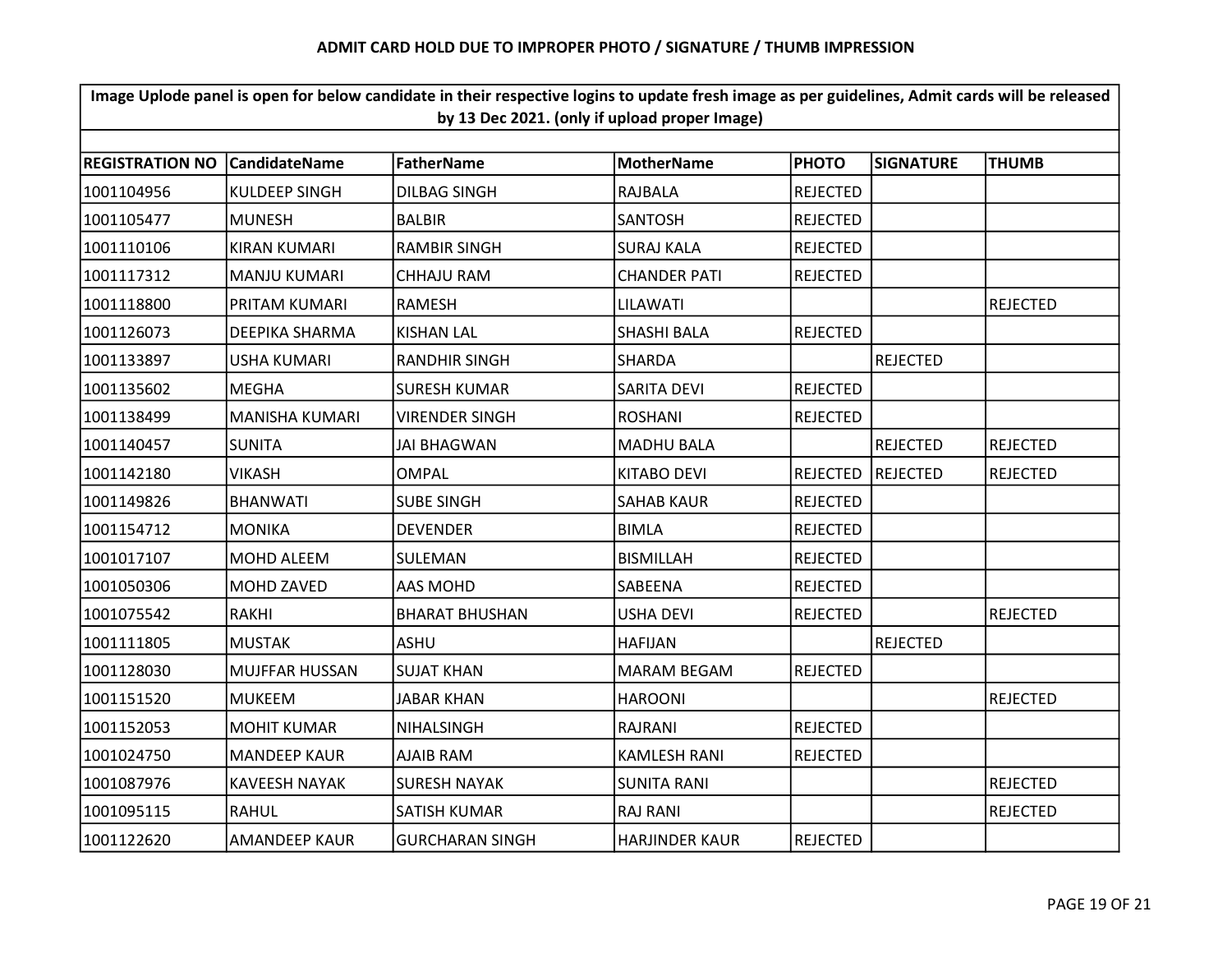| Image Uplode panel is open for below candidate in their respective logins to update fresh image as per guidelines, Admit cards will be released<br>by 13 Dec 2021. (only if upload proper Image) |                        |                           |                       |                 |                  |                 |  |  |
|--------------------------------------------------------------------------------------------------------------------------------------------------------------------------------------------------|------------------------|---------------------------|-----------------------|-----------------|------------------|-----------------|--|--|
|                                                                                                                                                                                                  |                        |                           |                       |                 |                  |                 |  |  |
| <b>REGISTRATION NO</b>                                                                                                                                                                           | <b>CandidateName</b>   | <b>FatherName</b>         | <b>MotherName</b>     | <b>PHOTO</b>    | <b>SIGNATURE</b> | <b>THUMB</b>    |  |  |
| 1001137913                                                                                                                                                                                       | <b>MUKTA RANI</b>      | <b>DES RAJ</b>            | <b>PARMJEET KAUR</b>  | <b>REJECTED</b> |                  |                 |  |  |
| 1001147815                                                                                                                                                                                       | <b>DIPTY SINGH</b>     | <b>BALDEV SINGH</b>       | <b>GURVINDER KAUR</b> |                 |                  | <b>REJECTED</b> |  |  |
| 1001157704                                                                                                                                                                                       | JEEWANTI RAWAT         | <b>HARISH SINGH RAWAT</b> | <b>MOHINI RAWAT</b>   | <b>REJECTED</b> |                  |                 |  |  |
| 1001013799                                                                                                                                                                                       | DIGAMBAR SINGH         | <b>MAHENDRA SINGH</b>     | <b>BRIJESH</b>        |                 |                  | <b>REJECTED</b> |  |  |
| 1001014935                                                                                                                                                                                       | PRAGATI YADAV          | JOGENDER SINGH            | SARMILA DEVI          | <b>REJECTED</b> |                  |                 |  |  |
| 1001021100                                                                                                                                                                                       | POONAM GOSAI           | <b>KRISHAN KUMAR</b>      | <b>KUSUM GOSAI</b>    | <b>REJECTED</b> |                  |                 |  |  |
| 1001024206                                                                                                                                                                                       | <b>SUNITA</b>          | <b>SUBHASH KUMAR</b>      | <b>SUMAN DEVI</b>     |                 |                  | <b>REJECTED</b> |  |  |
| 1001027905                                                                                                                                                                                       | <b>ANJU CHOUDHARY</b>  | <b>DORI LAL</b>           | <b>MOHARSHRI</b>      |                 | <b>REJECTED</b>  |                 |  |  |
| 1001039552                                                                                                                                                                                       | PUSHPA YADAV           | RAMANAND                  | <b>SANTOSH DEVI</b>   | <b>REJECTED</b> |                  |                 |  |  |
| 1001043785                                                                                                                                                                                       | <b>NEETU</b>           | <b>BALBIR SINGH</b>       | <b>BIMLA DEVI</b>     | <b>REJECTED</b> |                  |                 |  |  |
| 1001059204                                                                                                                                                                                       | DEEPIKA SHARMA         | RAJENDAR SHARMA           | <b>SUMITRA</b>        |                 | <b>REJECTED</b>  | <b>REJECTED</b> |  |  |
| 1001076317                                                                                                                                                                                       | <b>NEHA SINGH</b>      | <b>TEJVIR SINGH</b>       | <b>MEENA SINGH</b>    | <b>REJECTED</b> |                  |                 |  |  |
| 1001077906                                                                                                                                                                                       | <b>KIRAN YADAV</b>     | <b>RANVIR SINGH</b>       | <b>SUMAN LATA</b>     | <b>REJECTED</b> |                  |                 |  |  |
| 1001094354                                                                                                                                                                                       | POONAM KUMARI          | SHISH RAM                 | <b>DHOLI DEVI</b>     | <b>REJECTED</b> |                  |                 |  |  |
| 1001110706                                                                                                                                                                                       | <b>HARSH VYAS</b>      | <b>DEVI SAHAY VYAS</b>    | <b>SANTOSH DEVI</b>   |                 | <b>REJECTED</b>  |                 |  |  |
| 1001138423                                                                                                                                                                                       | <b>KIRAN KUMARI</b>    | <b>JAGDISH PRASAD</b>     | <b>KARMWATI DEVI</b>  | <b>REJECTED</b> |                  |                 |  |  |
| 1001001185                                                                                                                                                                                       | ANKIT KUMAR            | SAHDEV                    | <b>UMA DEVI</b>       | REJECTED        |                  |                 |  |  |
| 1001006768                                                                                                                                                                                       | PRANJALI MISHRA        | CHANDRABHUSHAN MISHRA     | <b>VIMALA</b>         | <b>REJECTED</b> |                  |                 |  |  |
| 1001010538                                                                                                                                                                                       | <b>ATMA NAND DUBEY</b> | RAM BAHADUR DUBEY         | <b>SHARDA DEVI</b>    | <b>REJECTED</b> |                  |                 |  |  |
| 1001014262                                                                                                                                                                                       | LOKENDRA SARASWAT      | SATISH CHANDRA SARASWAT   | <b>USHA DEVI</b>      |                 |                  | <b>REJECTED</b> |  |  |
| 1001022800                                                                                                                                                                                       | JAI PRAKASH            | <b>BAL CHANDRA</b>        | <b>LALITA DEVI</b>    | <b>REJECTED</b> |                  |                 |  |  |
| 1001026205                                                                                                                                                                                       | <b>AKHIL SHUKLA</b>    | VIMLESH CHANDRA SHUKLA    | <b>MEENU SHUKLA</b>   | <b>REJECTED</b> |                  |                 |  |  |
| 1001029455                                                                                                                                                                                       | <b>SURESH PRASAD</b>   | SHIVPOOJAN                | <b>KALAWATI DEVI</b>  | <b>REJECTED</b> |                  |                 |  |  |
| 1001033778                                                                                                                                                                                       | <b>JYOTI GUPTA</b>     | PRAVEEN KUMAR             | <b>BHAGAVAN DEVI</b>  | <b>REJECTED</b> |                  |                 |  |  |